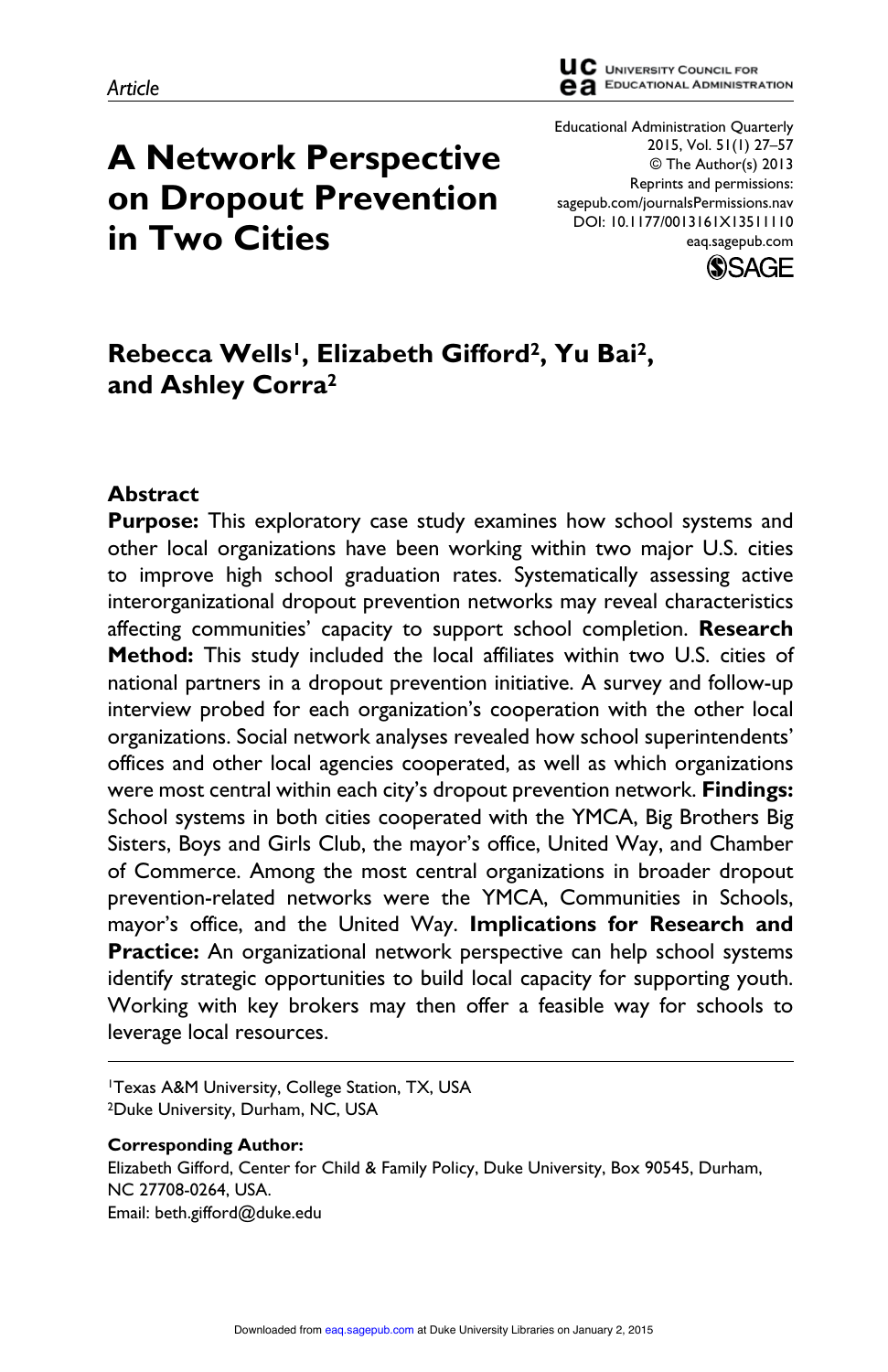#### **Keywords**

dropout prevention, community capacity, social network analysis, interorganizational cooperation, intersectoral

# **Introduction**

Despite a decade of improving graduation rates, a quarter of U.S. youth still do not graduate from high school (Matthews, 2012). For individuals, failure to complete high school is associated with unemployment, poverty, reliance on social assistance programs, incarceration, and poor health (Rouse, 2005; Rouse & Kemple, 2009; Sum, IKhatiwada, McLaughlin, & Palma, 2009). Regionally, metropolitan areas with higher proportions of high school dropouts have weaker economies (Swanson, 2009).

Many factors can reduce youths' chances of completing high school, including household moves, employment to support their families, pregnancy, and involvement with the justice system (Bowers, Sprott, & Taff, 2013; Hammond, Linton, Smink, & Drew, 2007; Hirschfield, 2009; Rumberger & Larson, 1998). Skepticism about the value of a diploma can also lead youth to drop out (Abar, Abar, Lippold, Powers, & Manning, 2012; Davis, Ajzen, Saunders, & Williams, 2002). Both parental and child behavioral health problems as well may reduce the probability of completing high school (Farahati, Marcotte, & Wilcox-Gök, 2003; Hammond et al., 2007).

Because so many nonacademic factors affect graduation, promising dropout prevention strategies often rely on resources beyond schools. For example, health and social services may reduce school absences caused by illness, pregnancy, and family dynamics, as well as address behavioral problems before they escalate (Freudenberg & Ruglis, 2007). Mentors and advocates can help children overcome social isolation (Randolph & Johnson, 2008; Tyler & Lofstrom, 2009). One-on-one instruction by tutors at community organizations can help children keep up with peers (Lehr, Hansen, Sinclair, & Christenson, 2003; Ritter, Barnett, Denny, & Albin, 2009). Finally, community service offers young people meaningful contexts in which to serve others, and thereby better appreciate their value to society (Melchior & Bailis, 2002; Scales, Blyth, Berkas, & Kielsmeier, 2000).

Leaders within and beyond schools have been seeking to build systems that support academic success for all children. Despite the challenges of changing public bureaucracies with many stakeholders (Dynarski & Gleason, 2002; Kahne, Brown, & Quinn, 2001), some schools have restructured to increase relevance and thus student engagement. In addition, local community partners have been increasingly active in recent years. Some of these efforts, such as community organizing, have sought to change the ways schools function,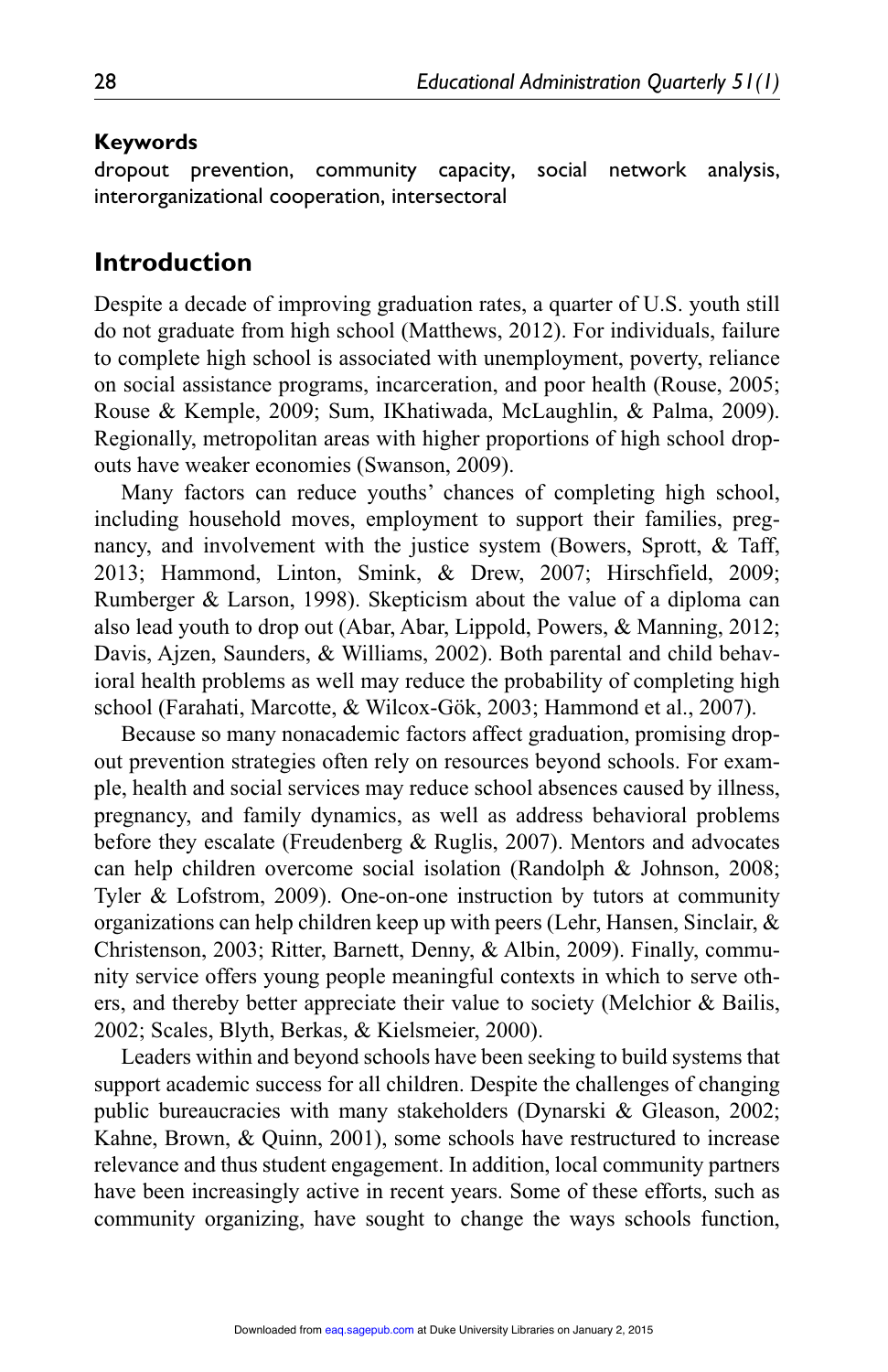including accepting parents and local organizations as equal partners (Mediratta, 2007). Other initiatives have not emphasized changing power dynamics but are still organized around public schools as hubs for a range of youth and community-oriented services (Smith & Wohlstetter, 2001). Finally, another approach is mobilizing a range of community organizations to support children and youth, not necessarily through or at the schools themselves (Newell & Akers, 2010).

The interdependencies of factors affecting children's academic progress (Randolph & Johnson, 2008; Tyler & Lofstrom, 2009) merit investigation of how schools and other organizations work together within communities to improve graduation rates. Measuring and contextualizing the structure of local dropout prevention efforts can inform better strategic investments of leadership time as well as other resources. The purpose of this exploratory case study was therefore to identify how school systems and other organizations have cooperated locally to promote school completion, and which local partners appear the most promising for future such initiatives.

# *Theoretical Perspective: The Role of Organizational Networks in Dropout Prevention*

Community capacity to support children through high school completion requires the mobilization of not only human, physical, and financial capital but also social capital (Coleman, 1988). By social capital we refer to "[t]he resources embedded in social relations and social structure which can be mobilized when an actor wishes to increase the likelihood of success in purposive action" (Lin, Cook, & Burt, 2001, p. 24). Social capital is vital to improving high school graduation rates because children at risk of dropping out have complex needs that no one organization can fully address (Boje & Whetten, 1981). Thus, just as skilled professionals and sufficient funds are necessary to support children at risk, so is their effective coordination.

Although most prior social network analyses in education have focused on interpersonal ties, such as those between parents and teachers and among school faculty and staff (Coburn & Russell, 2008; Daly & Finnigan, 2010), some have examined interorganizational cooperation (Song & Miskel, 2005). Some local school improvement initiatives have secured resources from partners such as universities, education reform groups, and consultants (Smith & Wohlstetter, 2001). Wohlstetter and Smith (2006) argue that all schools can learn from charter schools' collaborations with health and human service agencies, cultural organizations, and businesses. Other prominent school improvement initiatives have been structured as nonprofit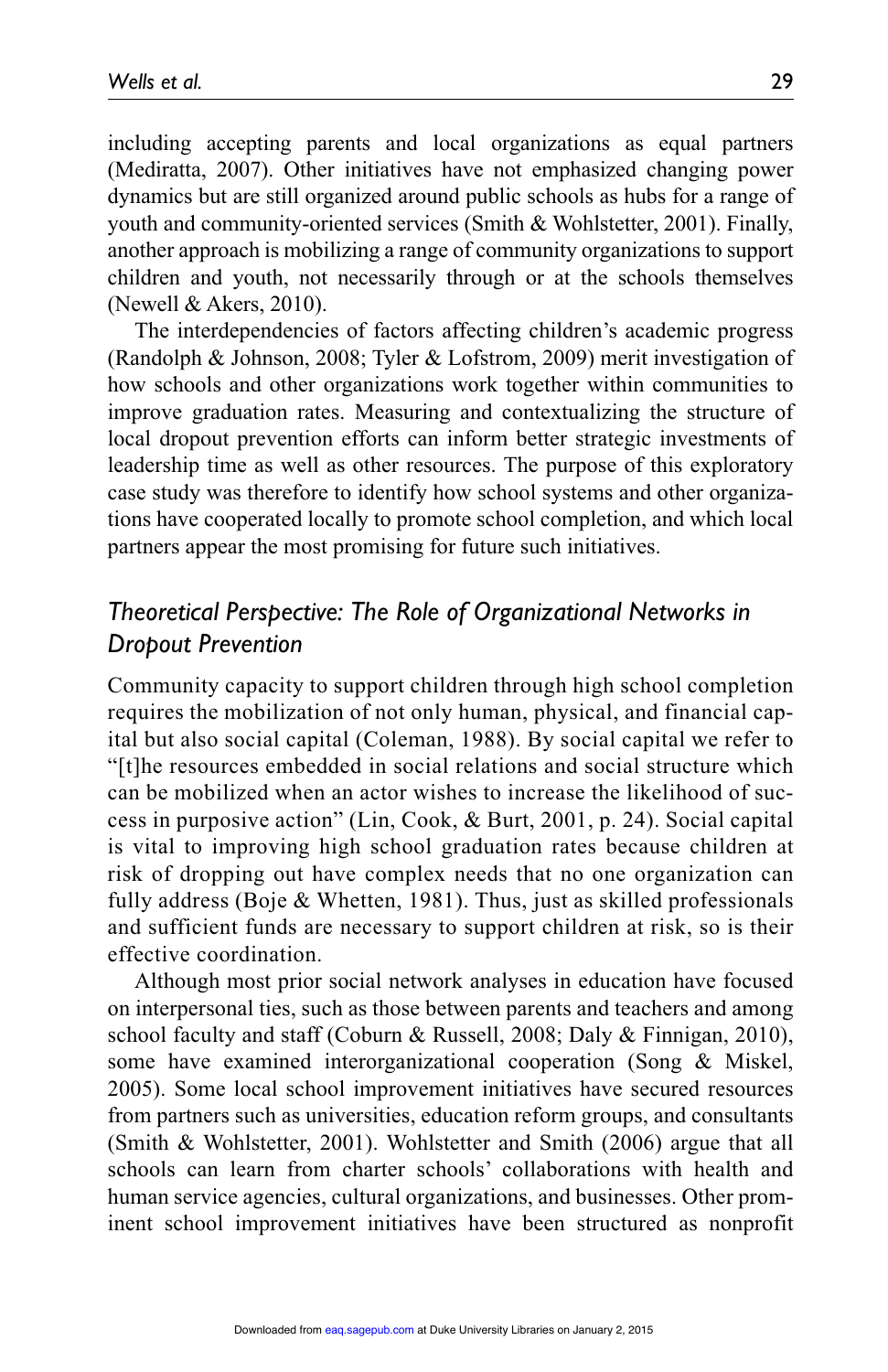"hubs" implemented by school "outlets" (Peurach & Glazer, 2012). These studies illustrate both the diversity of interorganizational networks in education and their potential benefits, suggesting the utility of further explicating how schools and other organizations are collectively addressing dropout prevention in local communities.

Studies of other health and human services have suggested that understanding the nature of connections among local organizations can reveal both the current level of integration (Agranoff, 1991) and the capacity to undertake new initiatives (Foster-Fishman, Salem, Allen, & Fahrbach, 2001). However, building and sustaining interorganizational cooperation requires substantial time investments by individuals whose many other competing priorities typically have more direct impact (Lawson, Claiborne, Hardiman, Austin, & Surko, 2007). Hence, communities need focused guidance about how to build their capacity to support children's academic success.

A community's capacity to address children's interrelated needs may be related to organizations' ability to exchange information with each other, coordinate service provision, and share resources (Brown, Hawkins, Arthur, Briney, & Fagan, 2011). Different types of resources can flow through these interactions. For instance, information flows through communication ties, and people flow through referral ties. Any two actors can exchange a range of different combinations of resources. Such dyadic exchanges between any two organizations are the building blocks of a network, aggregating to varying structures of resource flows and thus differing collective capacities for action. Paths between any two organizations within a broader network may be direct or mediated through other organizations. For example, the mayor's office may provide money to an intermediary who contracts with others to provide direct services to families. If a potential contractor and the intermediary do not communicate, then the contractor may be excluded from key events. Thus, an organization's position within the network for any given type of interaction affects how much of that resource the organization receives (Borgatti & Ofern, 2010).

More important, the structures of health and human service networks may affect how well people's needs are met. More than 30 years ago, Boje and Whetten (1981) made the case that "when organizations providing one type of service refer clients to, get information about, and otherwise interact with organizations providing other types of services, the interests of multiple-need clients are served more effectively than if such interaction does not occur" (p. 346). Yet few prior studies have systematically measured multiple types of cooperation supporting children (Hite, Williams, & Baugh, 2005). One of the current study's contributions is examining four different ways local organizations have worked together to address graduation rates.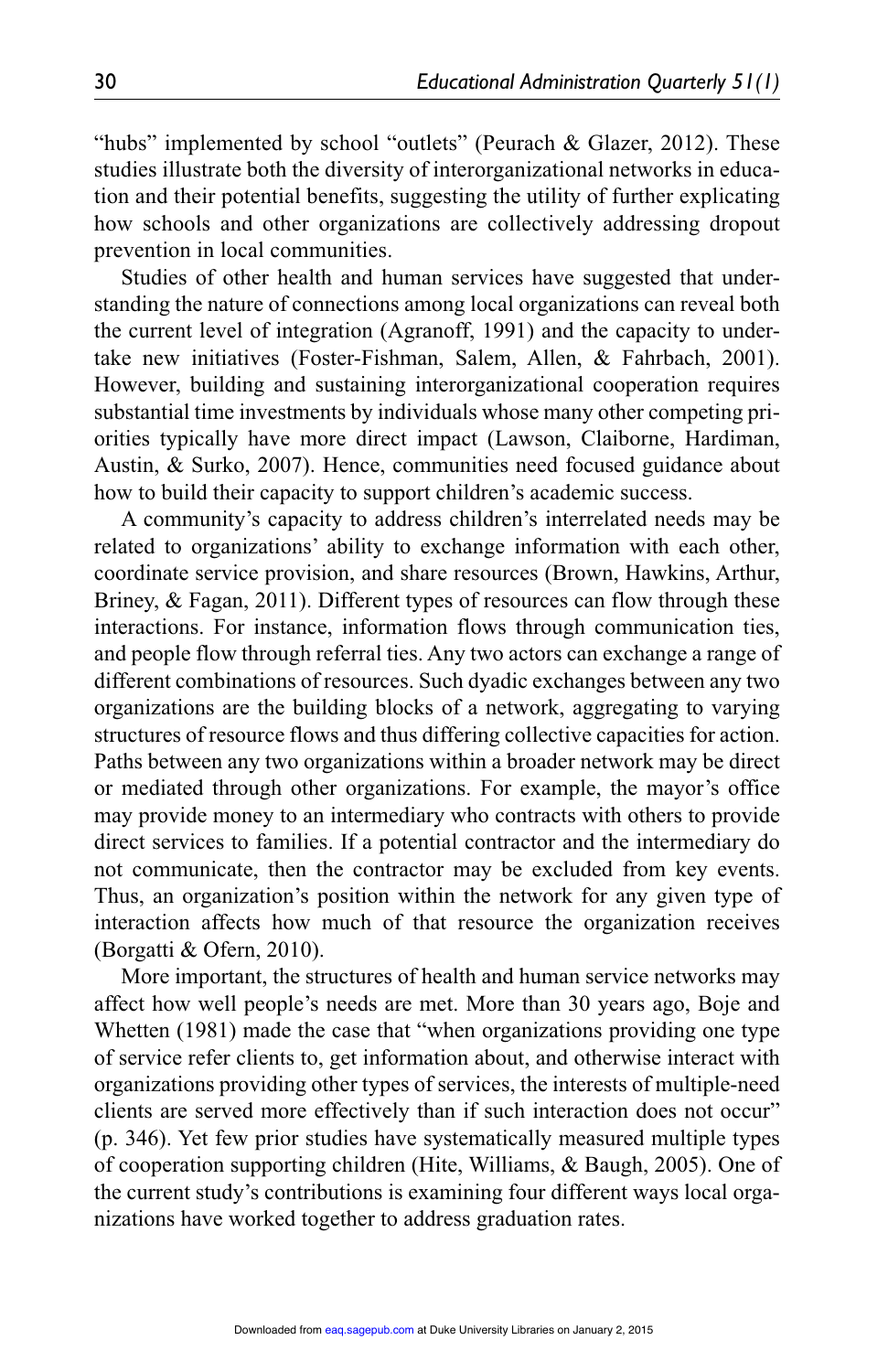Perhaps most fundamentally, *exchanging information* can build common understanding of individual and collective child needs as well as support coordinated action (Provan & Milward, 1995). Both formal and informal crossagency information sharing can expand each partner's awareness of children's needs and how best to work together to address them. For example, when homeless shelter staff communicate with school staff about how a family's housing situation is affecting a child, a plan may be jointly developed that addresses the child's needs and recalibrated as the situation changes (Miller, 2009). When staff at different agencies understand each other's goals and resources, as well as policy and regulatory constraints, they can also better capitalize on each other's resources (Lawson et al., 2007). At the community level, the business sector may become more supportive of investments in education when they have more appreciation of how those resources are used (Johansson, 2010). Some interventions for at-risk families entailing greater communication between agencies have improved service engagement and outcomes (Ryan, Marsh, Testa, & Louderman, 2006). Research also suggests that local interorganizational partnerships are more effective when participants are able to focus on common goals (Fairnington, 2004). Communication between organizations may therefore indicate capacity both to serve children through current programs and to undertake new initiatives (Lawson et al., 2007; Maton, 2008).

Children at risk of academic failure often need a range of health and social services, which must address family circumstances as well as cultural norms. Ideally, agencies *refer* children and their families whenever other local organizations can better address some aspect of their needs (Levine & White, 1961; Provan & Milward, 1995). Staff members referring individuals to other organizations also have opportunities to build mutual trust and shared understanding of how to support children and their caregivers. Thus, a greater number of organizations referring to each other should indicate not only more current cooperation but also greater potential to implement new cooperative endeavors, especially those related to complex needs (Lawson et al., 2007; Levine & White, 1961). Unsurprisingly, given that human service agencies are "people processing" organizations (Hasenfeld, 1972), referrals have been the most common measure of interagency coordination in human service networks (Bolland & Wilson, 1994; Provan & Huang, 2012).

Sharing *resources* across organizations also indicates greater community capacity because often some organizations are best equipped to lead a program, whereas others have additional necessary resources. These may include money, facilities (Hite et al., 2005), or other "in-kind" support (Lawson et al., 2007). Given the labor intensive nature of service provision, often the most important resource organizations can share is staff. Such exchanges can in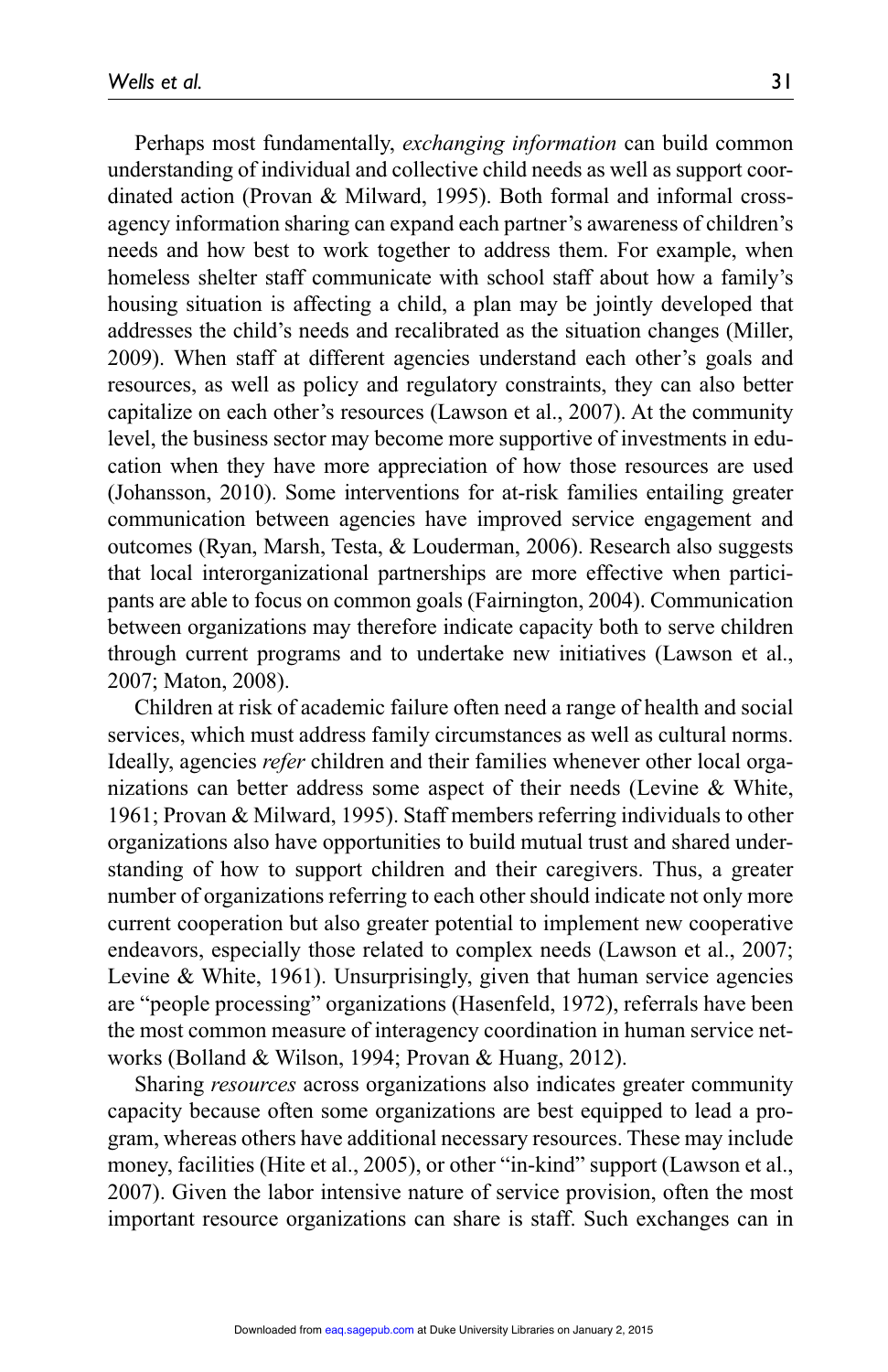turn improve the quality of communication between agencies that are addressing individual children's interrelated needs. Another increasingly common shared resource is space. For example, agencies in one youth development initiative used a common facility that also facilitated sharing of additional resources and mutual problem solving among staff. In-kind contributions helped sustain some of these programs after grant funding ended (Lawson et al., 2007). As new, small, entities with fewer restrictions than traditional schools, charter schools have sometimes extended relationships with community partnerships to include physical accommodations. For instance, the founders of one charter school asked a local museum to house them (Smith & Wohlstetter, 2006). Such interorganizational resource exchanges should better meet the needs of individual children by expanding the range of supports available. In addition, efficiency gains in service provision may allow for broader programmatic improvements.

Finally, *joint programs* may improve an organization's supply of clients or capacity to serve them (Boje  $&$  Whetten, 1981) and thus enhance system capacity (Provan & Milward, 1995). Like less tightly coupled forms of exchange such as shared resources, joint programs among agencies with differing emphases can create a collective capacity to meet children's needs more holistically. For instance, full service schools provide health care and other services to reduce impediments to learning (Adelman & Taylor, 1997). A Boys and Girls Club that started a charter school provided space, equipment, and business services (Smith & Wohlstetter, 2006). In the resourceconstrained and high-stress environments that typify work with children at risk, joint programs can also improve peer mentoring and social support for front-line staff, and thus potentially their own well-being and retention.

Several dyadic social network measures can reveal capacity to support children's academic success. The first is *multiplexity*, or the number of different types of ties between any given pair of actors (Wasserman & Faust, 1994). More multiplex ties—for example, both exchanging information and financial or other resources—indicate stronger connections and thus greater cooperative capacity (Provan & Milward, 1995). A second measure of tie strength is *reciprocity*, or whether any given resource flows in one or both directions (Granovetter, 1973; Wasserman & Faust, 1994). Although one-way flows may sometimes be appropriate, reciprocity generally makes relationships more robust (Bennett & Thompson, 2011; Goldring & Sims, 2005). Network theory implies that an organization with stronger dyadic ties is better positioned to achieve its goals. At the network level, the aggregation of such stronger ties should yield greater community capacity for action.

Other measures indicate how well a given organization is positioned to leverage resources from its broader network. For instance, *range* indicates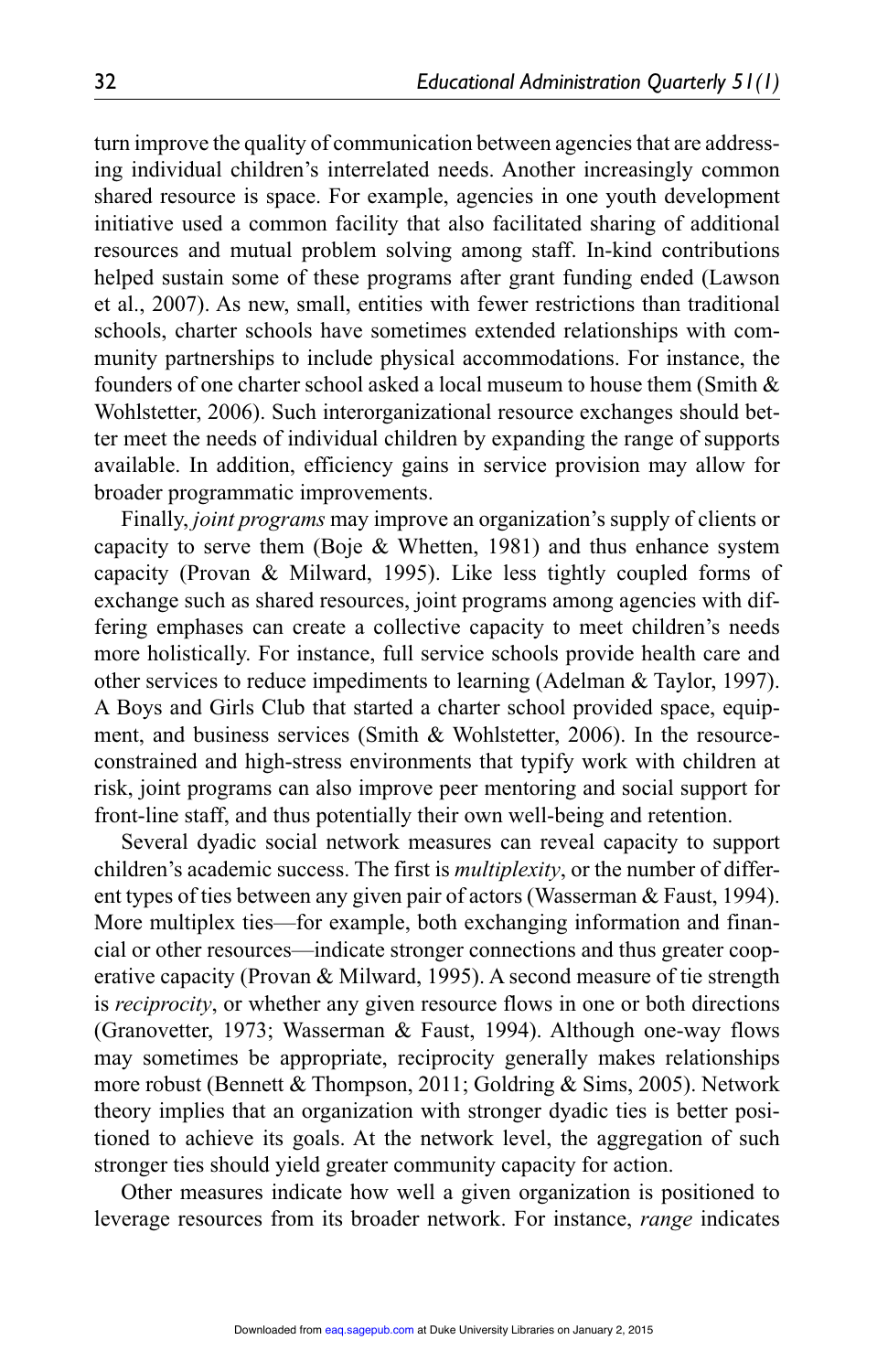the extent to which an organization's network spans institutional or social boundaries (Burt, 1992). Wider ranging networks may indicate greater capacity to combine complementary resources toward common goals. Finally, an organization's *centrality* within a network indicates its level of access to information and other resources (Freeman, Roeder, & Mulholland, 1979), and hence potential capacity to mobilize network resources. Specifically, information brokers who span otherwise disconnected actors are structurally positioned to make new connections fostering the accomplishment of common goals (Burt, 1992, 2004).

Given their primary responsibility for education, the first focus in the current study was on how schools cooperated with local partners to improve graduation rates. The current study contributes to educational research by examining how two large public school systems worked with other local partners. Because of our interest in system-level capacity, we focused on each school superintendent's office. Thus, the study's first research question was the following:

**Research Question 1:** How are school systems working with local partners to improve high school graduation rates?

Based on prior network research, we considered more multiplex and reciprocal ties with any given other agency, greater intersectoral range, and higher centrality within local dropout prevention networks to indicate more social capital available to school systems for improving graduation rates.

In general, any given actor is unlikely to be aware of the network beyond its own set of ties (Cook, Emerson, & Gillmore, 1983). The critical role other organizations play in supporting youth (Hirota, 2005) and the potential relevance of non-school-based dropout prevention efforts prompted our second research question, which was the following:

**Research Question 2:** How are other local organizations cooperating with each other to improve high school graduation rates?

Prior research suggests that the most central agencies within these networks would be best positioned to facilitate dropout prevention efforts (Boje & Whetten, 1981; Friedkin & Slater, 1994). However, no previous studies have examined the structure of dropout prevention-related cooperation among community agencies. By measuring how school systems and other local partners have supported academic success in two cities, the current study sought insights that might help leaders in other communities leverage opportunities to improve graduation rates.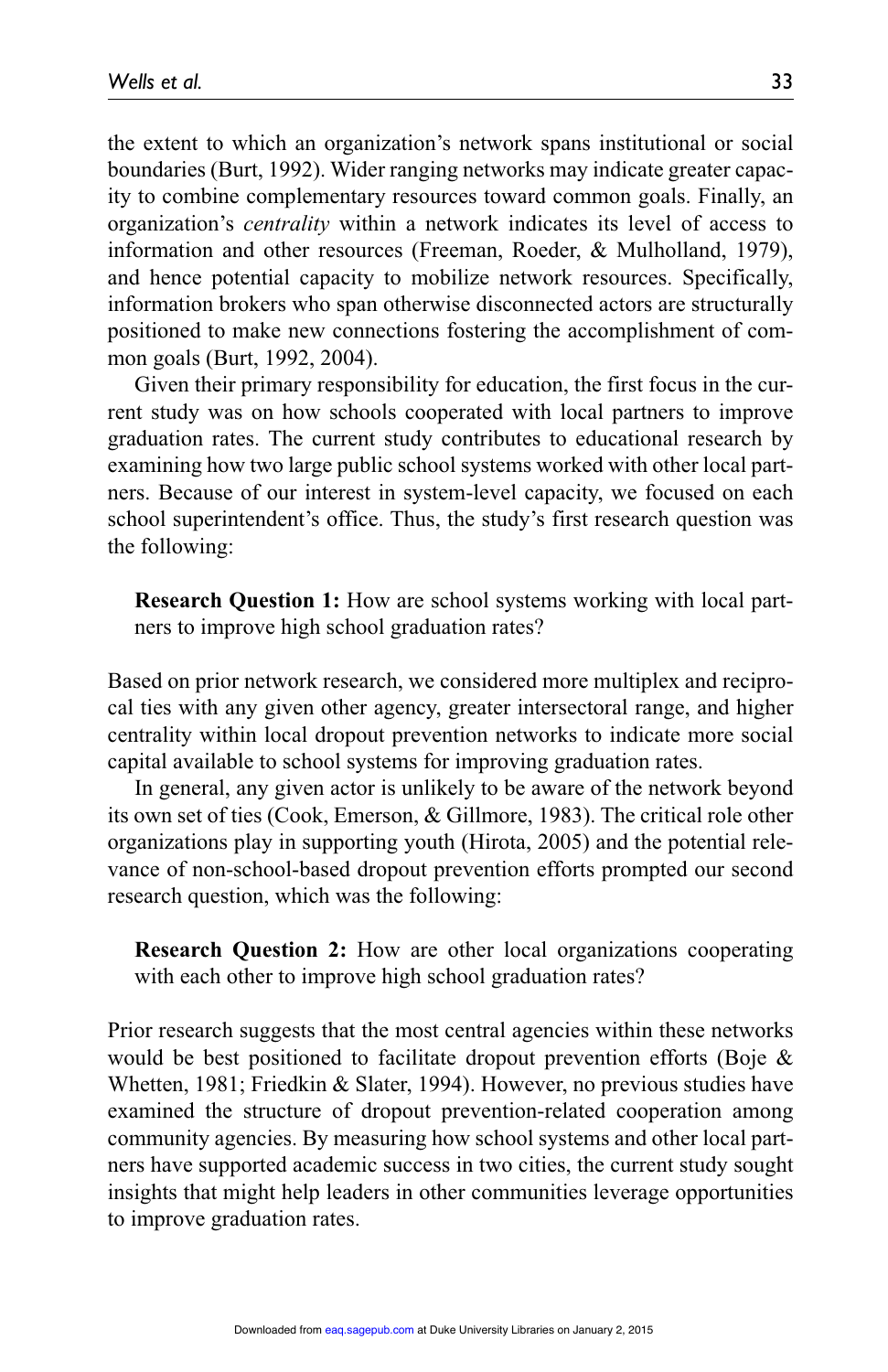### **Method**

### *Context*

This case study was conducted as part of an evaluation of the America's Promise Alliance (the "Alliance") Grad Nation campaign, a national effort to ensure that all children graduate from high school ready for college, work, and life (Rumberger, 2011). Founded with Colin Powell as Chairman, the America's Promise Alliance grew out of a summit attended by 4 former presidents, 30 governors, 100 mayors, and 145 community delegations, and includes diverse partners focused on youth well-being ([http://www.americaspromise.org/About](http://www.americaspromise.org/About-the-Alliance/APA-History.aspx)[the-Alliance/APA-History.aspx\)](http://www.americaspromise.org/About-the-Alliance/APA-History.aspx). One component of the Grad Nation campaign was a Featured Communities initiative seeking to increase local interorganizational cooperation. This began with leadership from 21 national Alliance partners who had local affiliates in many communities.

Twelve cities agreed to participate in the America's Promise Alliance Featured Communities initiative. The current study focuses on two of those cities chosen for additional data collection based on high participation in a 2008 online survey. During the 2008-2009 study period, both cities had become involved in the America's Promise Alliance, including participating in this initiative's national meeting. Each of these cities also hosted its own dropout prevention summit during this time and received \$10,000 for that summit from the America's Promise Alliance.

Both cities are among the 50 most populous metropolitan areas in the United States. In City A, the largest school district was represented in our study. City B has a single school district. City A's school system was generally stable during the study period. Like many urban districts, that in City B was undergoing major structural change. To protect the privacy of study participants, organizations with names not common across the United States are referred to by organization type and the city is not always specified in examples of dropout prevention activities. Data collection was approved by the institutional review board of the evaluator's university.

The network in each city was defined as local affiliates of the 21 national America's Promise Alliance partners present in that city in 2008, including school superintendents, a range of service providers, mayors, the United Way, and the Chamber of Commerce. In City A 19 local affiliates were present and in City B 16 were present. To include the most active dropout prevention partners of the original participants, members of the study team contacted any additional organization identified in the survey by representatives of two or more local America's Promise affiliates in that city to ask them to participate in the study (Laumann, Marsden, & Prensky, 1992). This modified snowball process ensured that we did not omit any major participants in local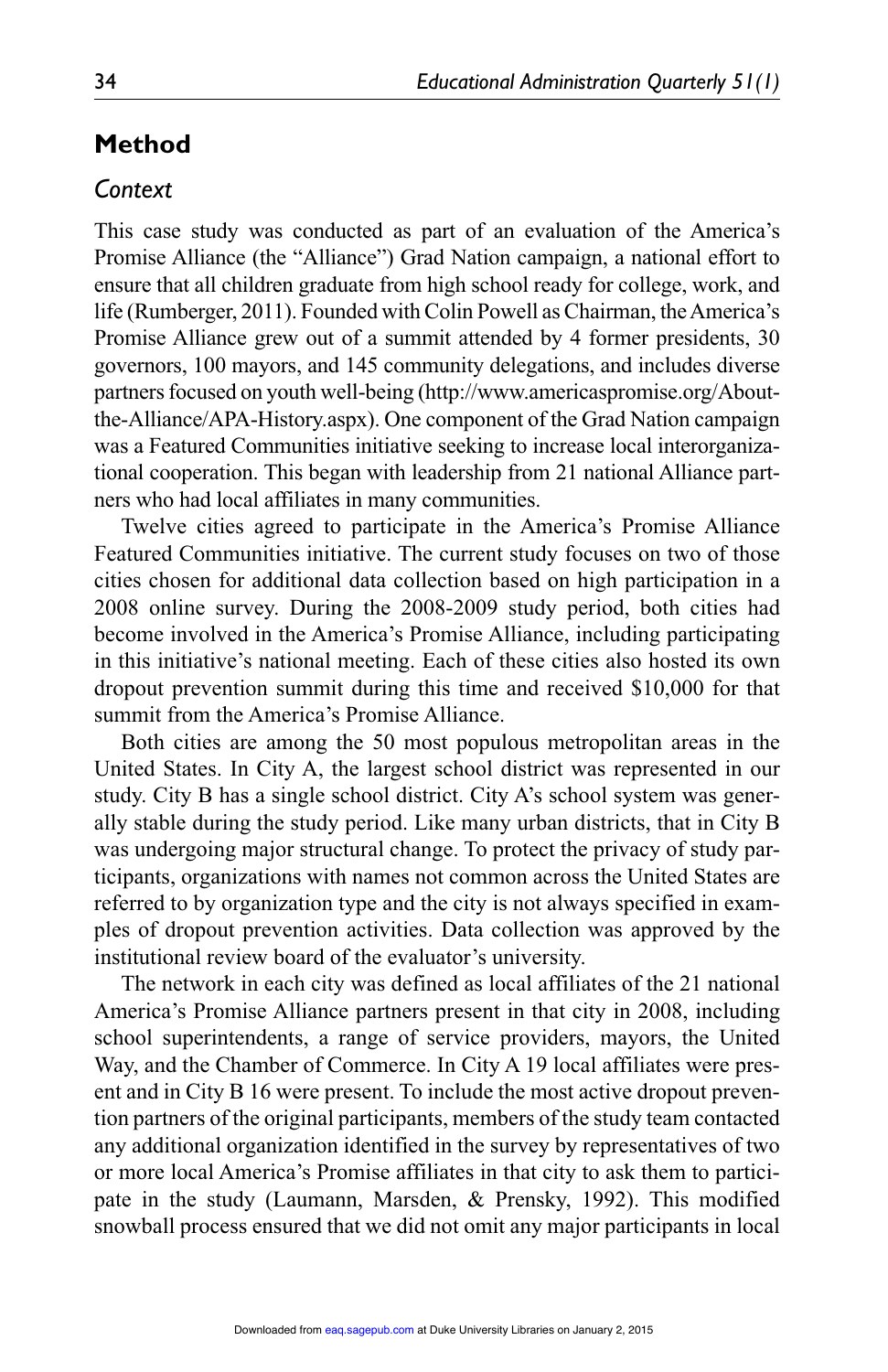dropout prevention-related cooperation, while also avoiding inclusion of any partners idiosyncratic to a single agency (Knoke & Yang, 2007).

In City A, all 19 local affiliates of America's Promise national partners participated in the survey and 14 of the 19 were also interviewed. Neither of the two additional organizations identified by local affiliates as partners in dropout prevention responded to requests by the study team. Thus, the final survey response rate in City A was 90% for the online survey used as the basis for social network analyses (19 of the final sample of 21) and 67% for the interview (14 out of 21). In City B, no additional organizations were named by two or more of the 16 America's Promise affiliates. All 16 City B local affiliates participated in the online survey, for a 100% response rate. Of the 16, 14 (88%) were also interviewed. In both cities, representatives of all the most central organizations were interviewed.

#### *Data Collection Process*

Two stages of identification ensured that each local organization was represented by someone knowledgeable about its dropout prevention activities. First, the leader of each national organization participating in America's Promise Featured Communities initiative (e.g., the CEO of United Way of America) personally contacted the local affiliate in each city, asking them to participate in the initiative. America's Promise national staff then shared this contact information with members of the study team. Position titles of local study participants (e.g., CEO, Director of Operations, Chief Programs Officer) confirm that they oversaw youth-related programs.

In August 2008, the study team emailed each local affiliate representative, requesting participation in an online survey addressing their organization's dropout prevention activities. A member of the study team then interviewed representatives of local organizations over the phone between March and July 2009, whenever possible interviewing the same individual who had completed the online survey (93% in City A and 86% in City B). During the phone interview, after collecting background information on the individual, the interviewer asked the respondent to characterize his or her organization's overall range of 2008 dropout prevention activities and verify and explain cooperation with other organizations reported in the 2008 online survey as well as address other topics related to the broader program evaluation.

When interview descriptions of interagency ties contradicted previous online survey responses, the corrections were incorporated into the data prior to analyses. We privileged interview responses over survey responses because the interview occurred several months later, allowing participants to provide updated information, and because the interview was a more interactive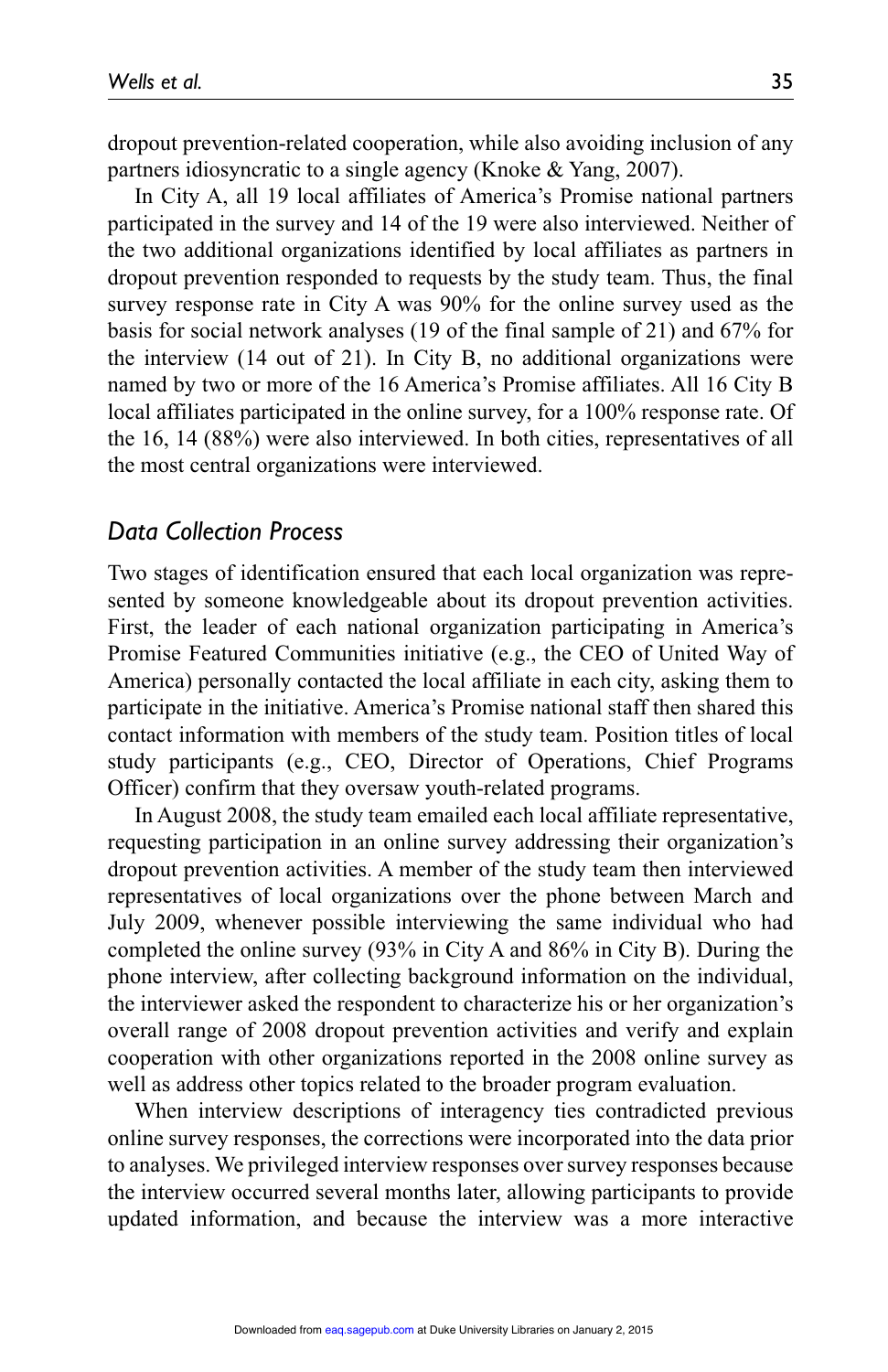format that gave participants a second chance to hear how we defined each type of tie and ask clarifying questions. Often, with prompting from the interviewer, study participants identified additional ties (a total of 121 in City A and 123 in City B out of a total of approximately 1,600 potential ties in each city). For instance, the Chamber of Commerce representative realized during an interview that they did in fact share information with the mayor's office. In far fewer instances, when the interviewer reminded participants of the study's operational definition of a given type of tie, the individual concluded that a previous report had either been erroneous or was no longer extant (e.g., Catholic Charities reporting that they no longer provided joint service with 4-H); this happened a total of 15 times in City A and 11 times in City B.

All interviews were professionally transcribed and checked by a member of the study team for accuracy. Finally, to understand the context of each city's dropout prevention network, members of the study team attended a dropout prevention summit in each city and read minutes from meetings among network participants held during 2008 and 2009 (four meetings in City A and three meetings in City B).

### *Measures*

The online survey for each city included a roster of all the local Alliance affiliates in that city, from which each respondent was asked to check whether his or her organization had worked with each other organization "directly and locally in the past 12 months" on dropout prevention. When respondents indicated that they had worked with another local organization, they were then asked four separate yes/no questions about whether their organization had (a) provided the other organization with information either for an individual or as part of a broader dropout prevention effort, (b) referred individuals, (c) contributed financial or in-kind resources, and/or (d) provided services jointly with the organization. In addition, respondents were asked to write in the names of any additional local partners with whom their agency worked in each particular way; this was used as the basis for identifying additional local organizations to add to each city's network.

### *Organizational Network Analyses*

Each information, referral, and resource tie was coded as present  $(= 1)$  when the representative of one organization reported cooperating in that way with another organization either in the online survey or during the phone interview review of the online responses (e.g., "We provided [name of organization] with information either for an individual or as part of a broader effort").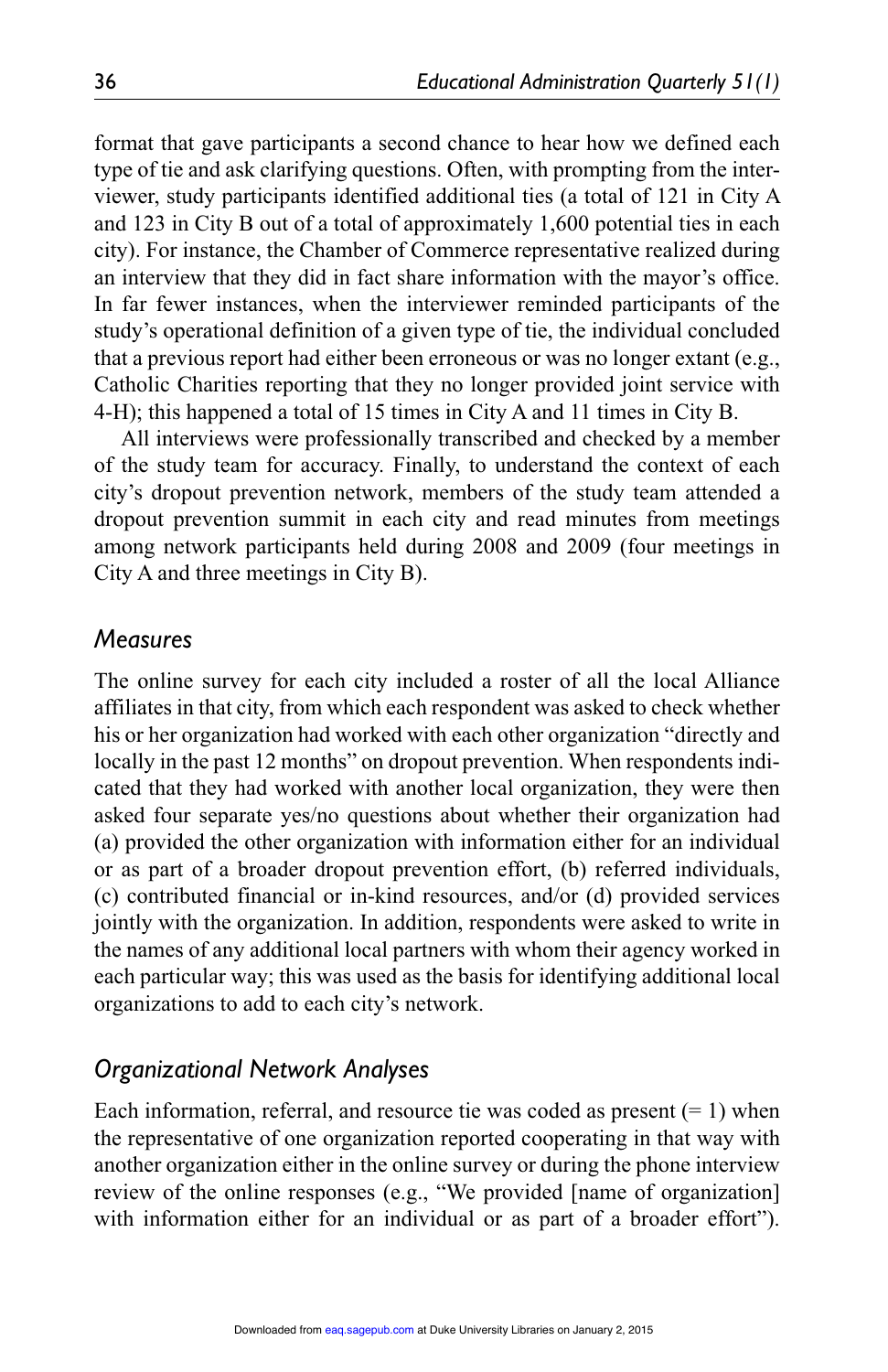Information, referral, and resource ties were often one-way, for example, one organization reported providing information to a second organization, but the latter organization did not report providing information to the first (Levine & White, 1961). Joint services were coded as present when reported by either organization because (a) even knowledgeable individuals may not know about all their organization's activities; (b) respondents were told that no published accounts would identify their city, and hence there was no incentive to overreport ties; (c) our interviewer had prompted respondents to reconsider all the interorganizational activities they had reported in the survey, thus reducing the possibility of erroneous reports of ties; and (d) individuals in different organizations may have defined the boundaries of dropout prevention differently. By including activities reported by either partner, we favored a more expansive definition of such activities, which fit the body of research showing that many direct and indirect factors affect high school completion (Hammond et al., 2007).

One organization—the League of United Latin American Citizens (LULAC) in City A—was surveyed and interviewed, but had been omitted from the list provided to other local affiliates because they joined America's Promise after the initial survey was sent. To retain LULAC in the analyses, we coded any ties that individual reported as confirmed. The respondent's tendency to characterize ties in reciprocal terms increased our confidence that the results did not overstate ties (e.g., "Yes, we do information sharing").

One author repeatedly read all interviews, meeting minutes from each city's regular dropout prevention network meetings, and study team member dropout prevention summit observational notes; applied descriptive codes for each type of tie to these study documents (e.g., informational; Miles & Huberman, 1994) using NVivo 8 qualitative software; compiled examples of study participants' dropout prevention activities; developed descriptive profiles of cooperation within each city; used both these coded text segments and social network data to characterize patterns of cooperation within each city as well as similarities and differences across the two cities; and identified interpretive themes that emerged across multiple documents within and across the two sites. For instance, the first code to reveal the impact of City B's school system crisis on dropout prevention cooperation was information exchange, as network participants commented on their difficulty engaging school leaders. Perhaps because information exchange is a precondition to other types of cooperation, this code also revealed the communication benefits of City B's relatively small size in comparison to City A. Conversely, comparing coded text segments across cities for referrals revealed similar reports of referring children to other organizations providing complementary services as well as the role that the United Way in each city played in facilitating referrals to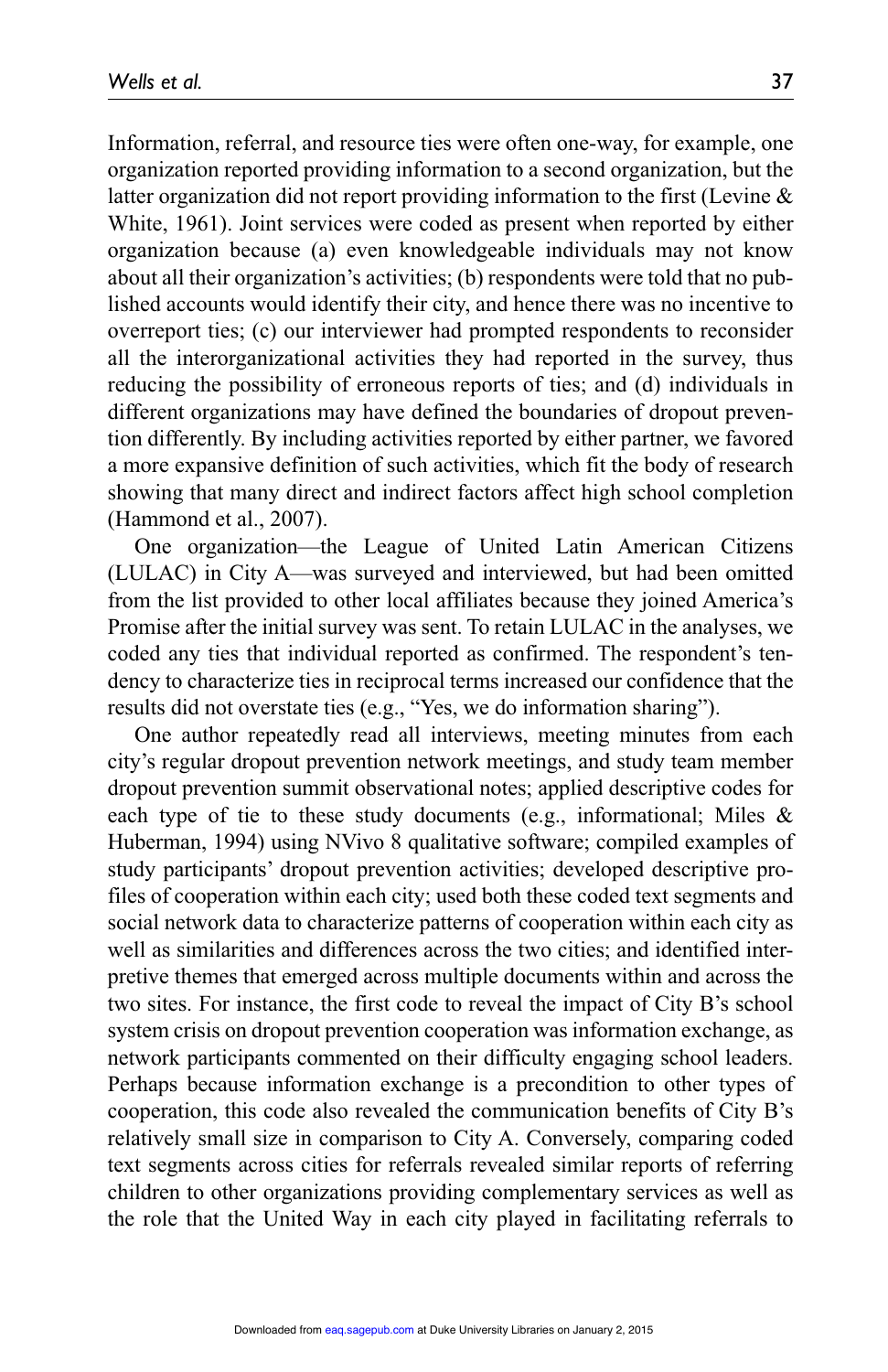appropriate service providers. Boys and Girls Clubs in both cities also emerged as offering joint programs at their sites with other youth-serving agencies, as documented in prior research (Smith & Wohlstetter, 2006). During this process, this author met repeatedly with another author who was deeply familiar with the study sites to review, refine, and validate interpretations.

Network analyses were conducted in Pajek software (de Nooy, Mrvar, & Batagelj, 2005). The first set of analyses examined each school superintendent office's dropout prevention ties with local partners. These were egocentric analyses in that they were restricted to how a single actor related to other actors in the system (Wasserman & Faust, 1994). *Multiplexity* was measured as the number of different types of ties to and/or from the superintendent and each other organization in the network, ranging from zero to two for each directed tie and zero or one for joint programs, which were inherently reciprocal. To assess *reciprocity*, we determined whether the superintendent's office (a) sent any resources to each other local organization and (b) received any type of resource (not necessarily the same type) from that organization (represented in Figure 1 as a two-headed arrow). To assess each school system's *range* of local prevention partners across sectors, we categorized local agencies as community organizations (e.g., the YMCA); professional associations (e.g., the American Academy of Pediatrics); entities focused on advocacy for African Americans and Latinos (the Urban League and League of United Latin American Citizens); government (the mayor's office); brokers between donors and community organizations (the United Way and Corporation for National and Community Service); and the business sector (the Chamber of Commerce and State Farm).

The second set of analyses entailed the whole network in that they included all organizations in each city's dropout prevention network. To assess the level of cooperation in each city, we calculated the mean number of partners that respondents in each network reported for each type of activity. We then used the mean total number of ties in each city to reflect the overall level of interorganizational cooperation around dropout prevention in that network (i.e., a measure of network density useful for comparing across networks of different sizes (Anderson, Butts, & Carley, 1999).

We measured how central each organization was within each city's dropout prevention network in three ways (Wasserman & Faust, 1994). *Out-degree (reaching out) centrality* was measured through the number of other organizations each organization reported cooperating with on at least one dropout prevention activity. *In-degree (receiving) centrality* was measured as the number of other organizations that reported each organization as a dropout prevention partner (de Nooy et al., 2005). Finally, potential communication brokers within each city's dropout prevention network were identified from instances in which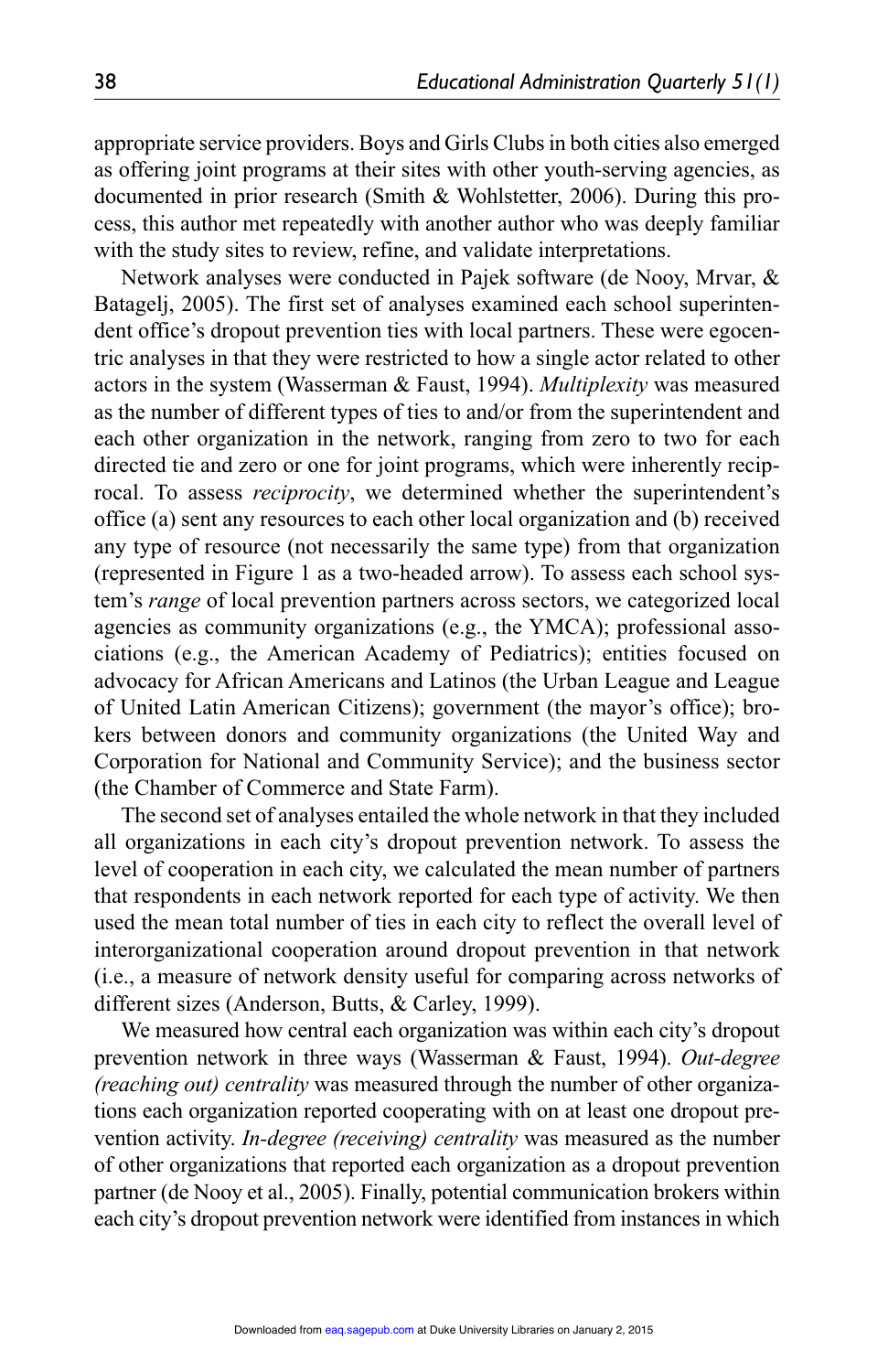

**Figure 1.** Superintendent dropout prevention ties with local partners in City A and City B.

one organization reported sharing information with a second and the second organization reported sharing information with a third, but the first organization did not report sharing information directly with the third organization. In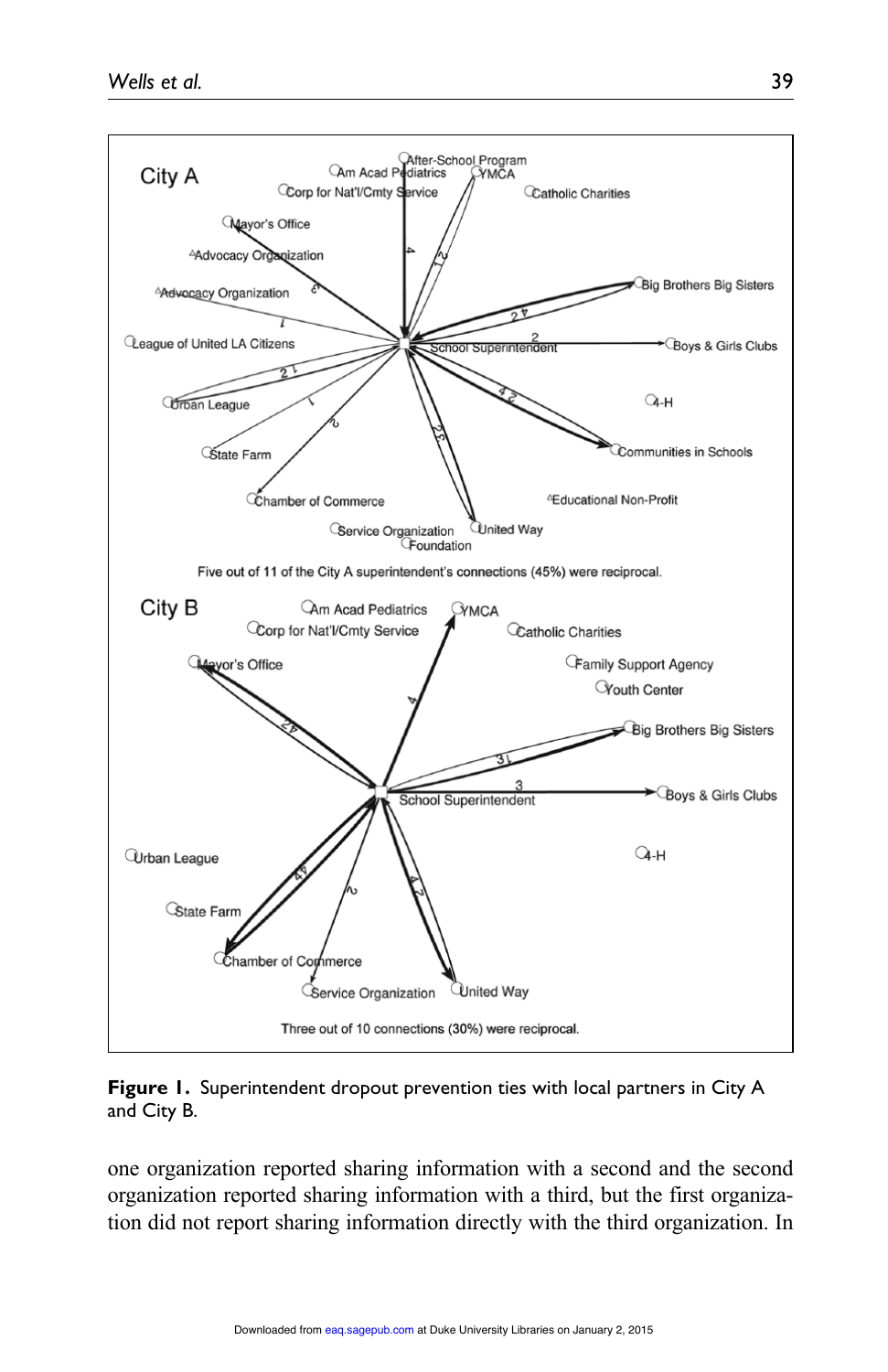| City Statistics (Reported in Ranges to Protect City<br>Identities)                                          | City A                        | City B                  |
|-------------------------------------------------------------------------------------------------------------|-------------------------------|-------------------------|
| Metropolitan Statistical Area population <sup>a</sup>                                                       | Over 3 million Over 1 million |                         |
| Graduation rate in urban areas <sup>b</sup> (national average<br>in urban areas = $53\%$ ; overall $71\%$ ) | 55% to 65%                    | 40% to 50%              |
| % children living in poverty <sup>a</sup>                                                                   | 20% to 25%                    | 15% to 20%              |
| % children African American <sup>a</sup><br>% children Latino <sup>a</sup>                                  | 15% to 20%<br>Over 30%        | 15% to 20%<br>Under 20% |

aU.S. Census Bureau (2010). **bSwanson (2009).** 

such an instance, the second organization could share information between the other two (Scott, 2000). Each organization's information *betweenness centrality* score was the proportion of the shortest paths of information ties between other organizations that included that organization—that is, how much that organization mediated communication between other network members (de Nooy et al., 2005). Given the second research question's whole network focus, we used these measures to identify which agencies were most central (and thus potentially influential) within each city.

### **Results**

### *Descriptive Network Profiles*

The two cities included in the current study were generally comparable to the other 10 cities participating in the America's Promise Featured Communities initiative at that time and more generally representative of medium-sized U.S. cities in their size and demographics. Their average population was approximately three million (Table 1), comparable to those of all but the largest two other Featured Communities. Cities A and B also had very similar graduation and poverty rates to those of the other cities, although fewer African American children and more who were Latino. The high school graduation rates in urban areas for all 10 cities where these statistics were available were 15 to 30 percentage points below the national average of 71% (Swanson, 2009).

Table 2 describes the two study cities' dropout prevention networks, which are also depicted in Figure 2. Reflecting America's Promise national partners, the majority of each local network's members were community organizations,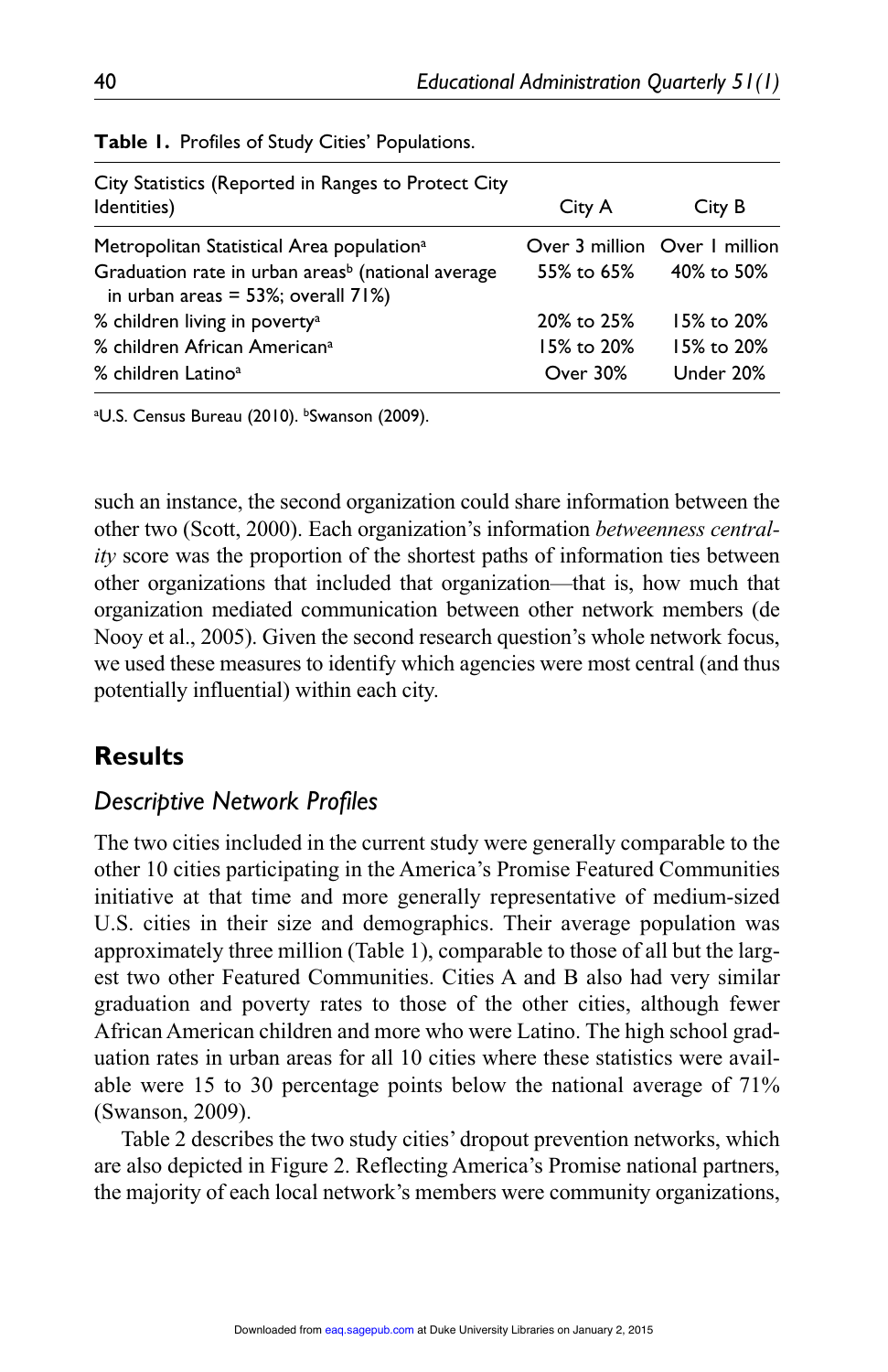|                                                                                                          |          | <b>Study Networks</b> |
|----------------------------------------------------------------------------------------------------------|----------|-----------------------|
|                                                                                                          | City A   | City B                |
| Number of organizations                                                                                  | 21       | 16                    |
| Number of survey participants                                                                            | 19 (90%) | 16 (100%)             |
| Number interviewed                                                                                       | 14 (67%) | 14 (88%)              |
| Organizational membership composition                                                                    |          |                       |
| Education                                                                                                | 2 (10%)  | 1(6%)                 |
| Community organization                                                                                   | I3 (62%) | 10(63%)               |
| Professional association                                                                                 | 2 (10%)  | 1(6%)                 |
| Government                                                                                               | 2 (10%)  | 2(13%)                |
| <b>Business</b>                                                                                          | 2 (10%)  | 2(13%)                |
| Attributes of organizational representatives <sup>a</sup>                                                |          |                       |
| # years at organization                                                                                  | 10.6     | 12.4                  |
| # years in community                                                                                     | 15.3     | 15.2                  |
| Information sharing                                                                                      | 3.8      | 4.9                   |
| Referring individuals                                                                                    | 2.0      | 2.9                   |
| Resource contributions                                                                                   | 1.7      | 2.8                   |
| oint services                                                                                            | 1.9      | 2.5                   |
| % ties reciprocated                                                                                      | 36%      | 55%                   |
| Number of organizations each organization reported<br>cooperating with in at least one of the above ways | 4.8      | 6.7                   |

#### **Table 2.** Dropout Prevention Networks.

aln two organizations, two individuals were interviewed to address the range of dropout prevention programs offered.

such as 4-H, Big Brothers Big Sisters, Boys & Girls Club, and the YMCA. Government, business, and professional associations each constituted less than 15% of each network. Individuals representing organizations within the two study networks tended to have spent over a decade at their organization (mean organizational tenure  $= 10.6$  years in City A and 12.4 years in City B) as well as in their community (mean = 15.3 years in City A and 15.2 years in City B). These statistics are in keeping with position titles suggesting substantial knowledge about organizations' activities. The average numbers of cooperative ties reported in Cities A and B (combined mean of 5.8) than in the other 10 America's Promise cities (2.3), in addition to their high rates of participation in the online survey, suggest that Cities A and B had unusually active dropout prevention networks. These cities were thus considered exemplary cases from which other communities might learn (Yin, 2009).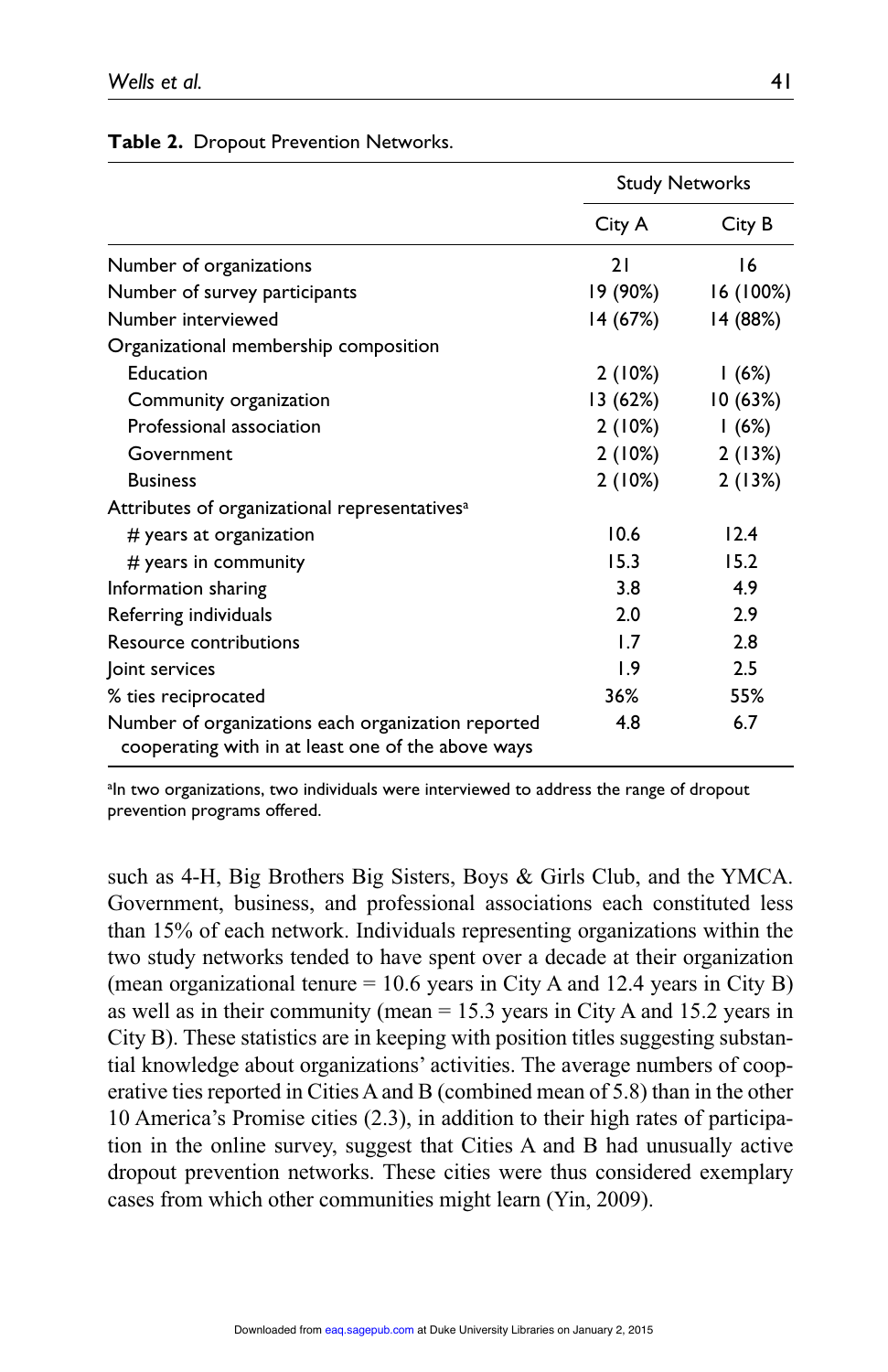

**Figure 2.** City A and City B's whole dropout prevention network structures.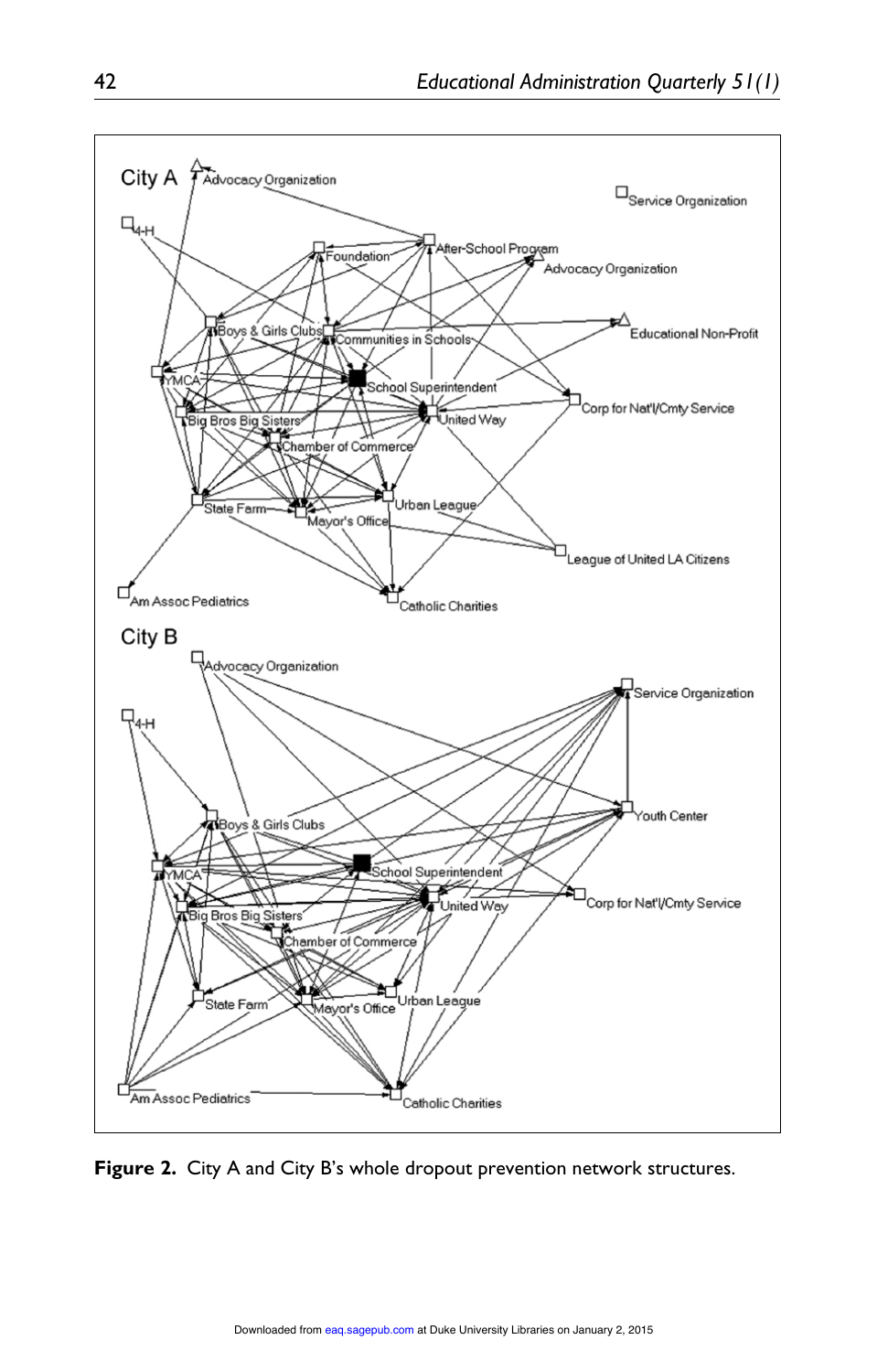Network members in City A reported an average of 4.8 dropout prevention partners with whom they cooperated in one or more ways (Table 2). Information sharing was the most common way of cooperating with local partners (mean number of partners 3.8), followed by referring individuals (mean of 2.0 partners), joint service provision (mean 1.9), and resource sharing (1.7). A positive indication of collective dropout prevention capacity was the fact that only one member of City A's dropout prevention network was "disconnected," or not connected to any other members of the network (Scott, 2000).

City B network members reported an average of 6.7 dropout prevention partners (Table 2). As in City A, information sharing was the most common way organizations in City B reported cooperating with local partners for dropout prevention (mean number of partners 4.9), followed by referring individuals (2.9 partners), sharing resources (2.8 partners), and joint services (2.5). None of the City B dropout prevention networks was completely disconnected from other members (Scott, 2000).

City A's lower average numbers of cooperative ties may be partly explained by coalition meeting notes characterizing their region as "so big geographically it can be impossible to impact the whole city; [We] must choose neighborhoods or small slices of population to help." In contrast, City B's study participants noted their relatively small size as a communication advantage. As the American Academy of Pediatrics representative put it, "[W]e're fortunate to be a small enough community that a lot of people do know each other," and the head of a youth service organization noted that "we see each other every couple of weeks and we are meeting and then there's a lot of informal in between."

Despite the differing levels of dropout prevention across the two cities, interviews indicated generally consistent patterns of cooperative activities in each city for students from preschool through high school. The most common activities, cited by at least three respondents in each city, were after-school programs, one-to-one mentoring, and support for families—including child abuse prevention, postadoption services to strengthen family bonds, and education for teen parents.

# *How Were School Systems Working With Local Partners to Improve High School Graduation Rates?*

Egocentric analyses revealed that City A superintendent's most multiplex ties were with Big Brothers Big Sisters and Communities in Schools (Figure 1). Both organizations provided services in public schools: Big Brothers Big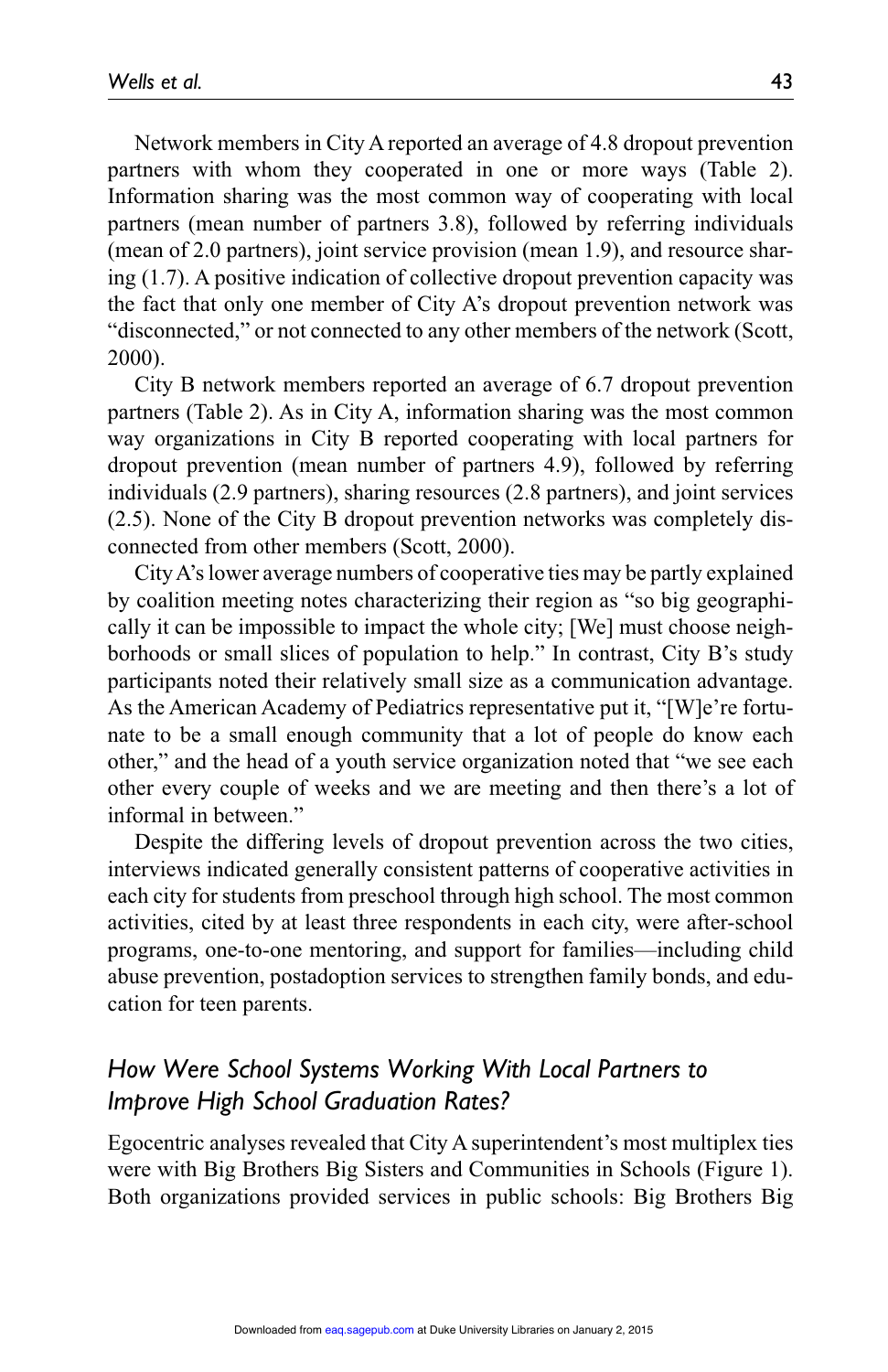Sisters ran mentoring programs in some schools and Communities in Schools offered intensive support services for children referred by school staff, including academic support, parental involvement, social services, and guidance. The next most multiplex relationship was with the United Way. This included reciprocal information exchange, referrals from the school system to the United Way, and joint programming, in addition to United Way funding of school initiatives.

City B superintendent's most multiplex ties were with the mayor's office, United Way, and Chamber of Commerce. The mayor's office was sufficiently involved in a truancy center to prompt improvements in attendance records. In their interview, the mayor's office representative also cited financial support to the school system, including funding for alternative high schools and an appropriation to pilot test an after-school program for at-risk middle schoolers, "to get this up and running so we wouldn't have to necessarily worry about that first check, for a funder to come in before we launch it." Many United Way–funded family resource centers were in schools. These were described as "one stop shopping for low-income families to get services and to be empowered to deal with problems they are facing in their community or school." The Chamber of Commerce provided local job growth information to the school district to inform career academy foci and also engaged a number of community partners to develop recommendations for the public school system on how to reduce the dropout rate. Neither city's school superintendent's office was directly connected to 4-H, Catholic Charities, or the American Academy of Pediatrics.

Almost half of the City A superintendent's ties with dropout prevention partners were reciprocal (45%), versus 30% in City B. The City B superintendent's less reciprocal relationships may have reflected the school system's crisis at that time. In both cities, connections such as those to the YMCA, mayor's office, United Way, and Chamber of Commerce indicated that school systems had multisectoral ranges of dropout prevention ties.

Overall, egocentric analyses suggest that superintendent offices in both cities worked in a range of ways with dropout prevention partners across sectors. However, whole network analyses revealed that superintendents were generally not the most central players in local dropout prevention networks: The superintendent's office was the most central organization only for joint services in City B (Table 3). Representatives of both school systems described units that used community partners to address early warning signs of disengagement such as attendance problems. However, in City B, the heads of two community organizations noted severe constraints on the school system's ability to engage other supportive systems. As the family service agency CEO observed,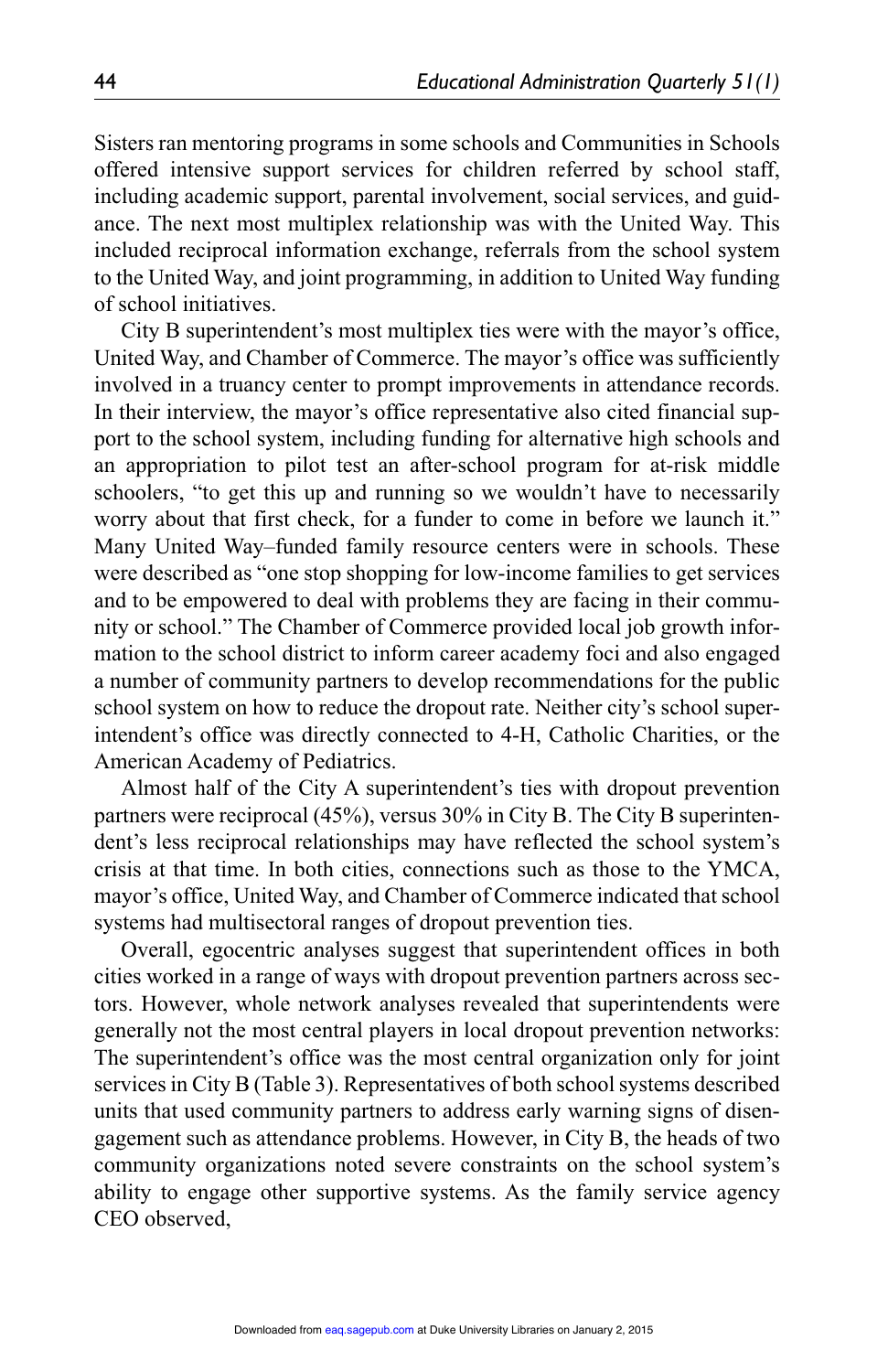| Most Often on the Receiving End<br>Tied: Communities in Schools<br>Tied: Communities in Schools<br>Mayor's Office (n = 6, 29%)<br>United Way $(n = 11, 52%)$<br>United Way $(n = 7, 33\%)$<br>United Way ( $n = 9$ , 43%)<br>United Way ( $n = 6$ , 29%)<br>Communities in Schools<br>Number and % of Other Organizations Named<br>$(n = 9, 43%)$<br>$(n = 6, 29%)$<br>$(n = 6, 29%)$<br>$City A (n = 21)$<br>Communication Brokerage<br>Communities in Schools (0.14)<br>Most Often Reaching Out to<br>Other Organizations<br>Tied: Big Brothers/Sisters<br>United Way ( $n = 8$ , 38%)<br>Communities in Schools<br>Communities in Schools<br>Communities in Schools<br>State Farm $(n = 7, 33\%)$<br>Mayor's Office (0.06)<br>YMCA $(n = 5, 24%)$<br>Jnited Way (0.11)<br>$(n = 12, 57\%)$<br>$(n = 12, 57%)$<br>$(n = 5, 24%)$<br>$(n = 5, 24%)$<br>ó |
|-----------------------------------------------------------------------------------------------------------------------------------------------------------------------------------------------------------------------------------------------------------------------------------------------------------------------------------------------------------------------------------------------------------------------------------------------------------------------------------------------------------------------------------------------------------------------------------------------------------------------------------------------------------------------------------------------------------------------------------------------------------------------------------------------------------------------------------------------------------|
|                                                                                                                                                                                                                                                                                                                                                                                                                                                                                                                                                                                                                                                                                                                                                                                                                                                           |

Table 3. Most Central Organizations in Dropout Prevention-Related Cooperation. **Table 3.** Most Central Organizations in Dropout Prevention-Related Cooperation. j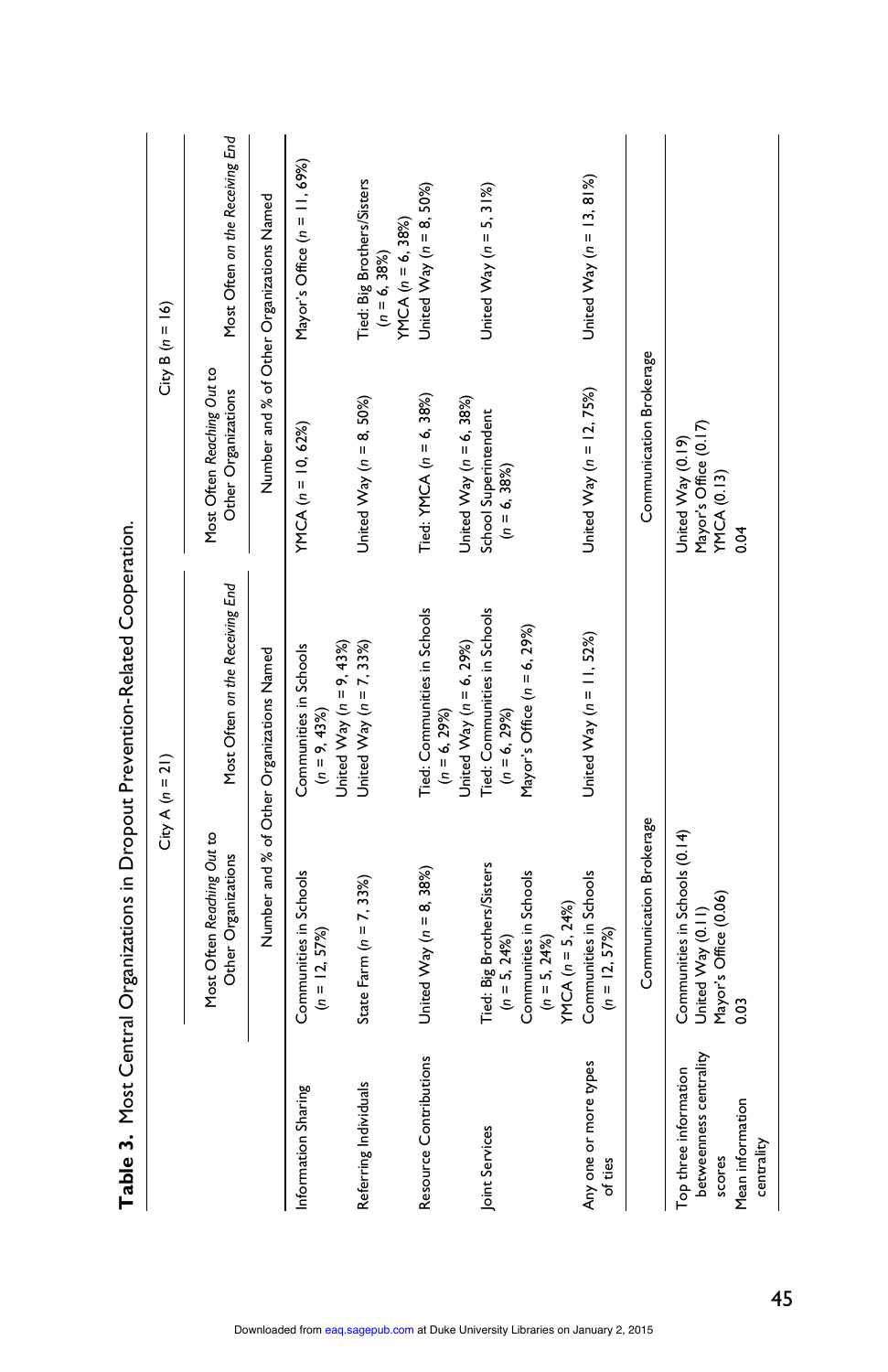We've got a school district in chaos and that's really affected it big time . . . they've had turnover [in] superintendents. . . . Because schools haven't been at the table and it's still a little hard to talk about true effective dropout prevention when schools aren't engaged.

Perhaps in part because of this crisis, the CEO of Big Brothers Big Sisters noted that

still the school systems . . . doesn't quite get it totally that they need to be including an organization like Big Brothers, Big Sisters, you know, the youth centered groups as part of the strategy . . . we are an afterthought.

We did not find qualitative evidence explaining why the school system was not a central actor in City A's dropout prevention network.

# *How Were Other Local Organizations Cooperating With Each Other to Improve High School Graduation Rates?*

In interviews, nonschool participants described both service and policyrelated information sharing. In City A, Big Brothers Big Sisters and Communities in Schools staff conferred informally at schools where both operated. The City A United Way hosted a collaborative for health and human services enabling agency leaders to meet face-to-face, including some such as 4-H, which the United Way was not funding. The mayor's office also sent a representative to meetings of that collaborative. Big Brothers Big Sisters and Boys and Girls Club both provided information to the Chamber of Commerce. Big Brothers Big Sisters shared information with LULAC for the Hispanic community. The Urban League, an advocacy organization representing African Americans, kept the mayor's office informed about issues of importance to their stakeholders.

Representatives from a wide range of organizations reported referring children and caregivers to other network members for mentoring, health and social services, and career preparation. In City A, the physician representing the American Academy of Pediatrics reported referring children to the YMCA and Big Brothers Big Sisters, which in turn referred children to Communities in Schools. Among other referrals, Communities in Schools connected high school students who had undergone their job training to the YMCA, which their representative described as "a wonderful training ground, particularly for teenagers but also young college students. And if they do well, basically they can start their careers there, put themselves through school and then move on through the system at the Y." The City B American Academy of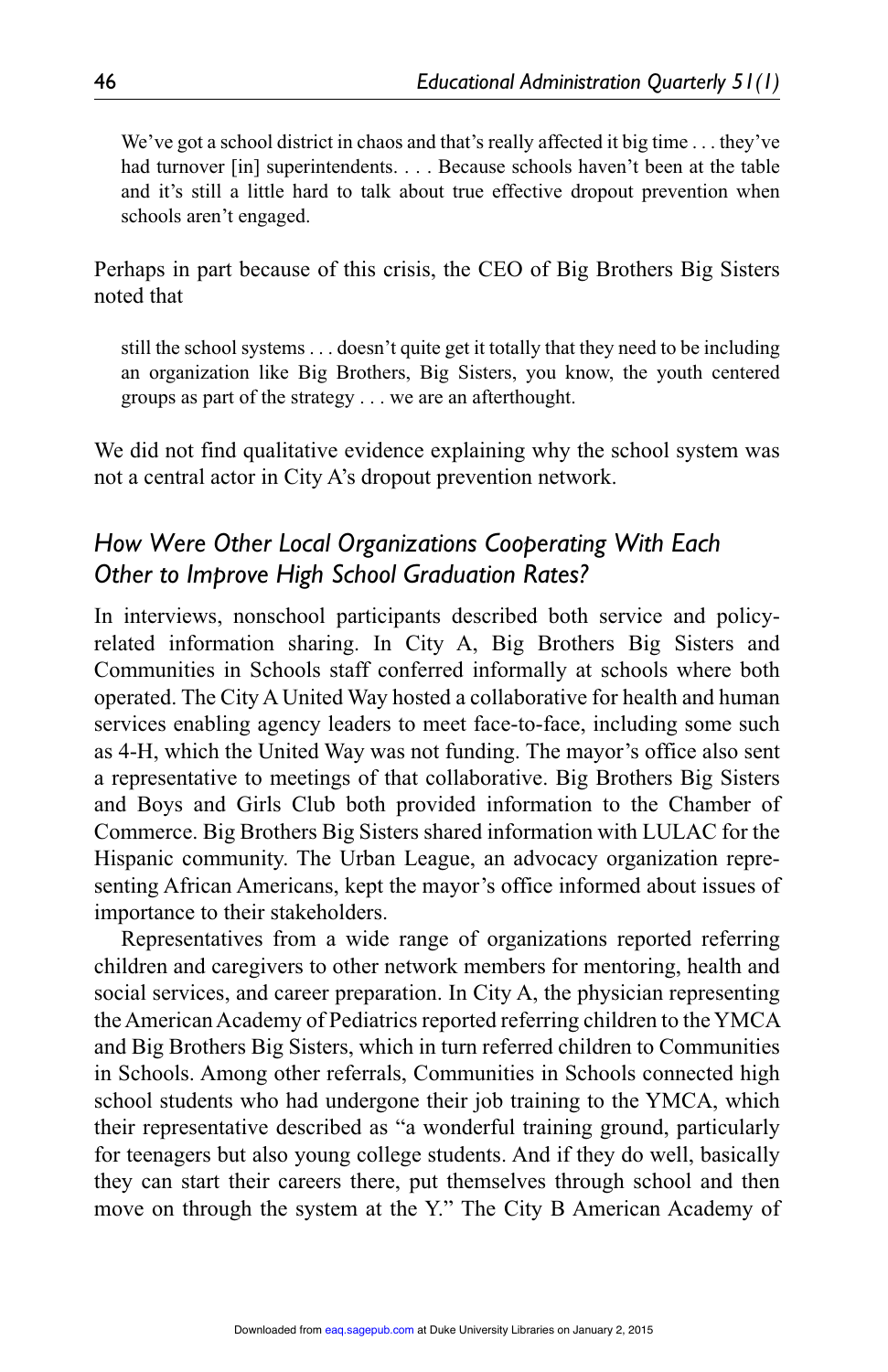Pediatrics member also referred patients to the YMCA and Big Brothers Big Sisters, as well as the Boys and Girls Club. In addition, she referred patients to Catholic Charities because both served refugees. Two youth service providers referred young people to each other for services either one did not provide. In both cities, the United Way received referrals, and in one city the United Way also referred children and families through its health and human services hotline.

Unsurprisingly given their reliance on workplace donations and their donors' stake in education, the United Way provided major funding for dropout prevention-related services in both cities. This included grants for Big Brothers Big Sisters, Boys and Girls Club, and Catholic Charities. State Farm sponsored several Urban League programs in one city and was encouraging Communities in Schools to apply for grants. One mayor's office reported funding the YMCA for dropout prevention programming. In-kind contributions included staff training provided by one youth service agency for another.

Joint services included Communities in Schools and Big Brothers Big Sisters staff working together with children at Boys and Girls Club sites; a Communities in Schools staff member working at a YMCA camp; a jointly financed Boys and Girls Club YMCA in public housing, which in turn referred children for Big Brothers Big Sisters mentoring at Boys and Girls Club sites; several agencies sharing space in an office complex, including Big Brothers Big Sisters and an agency providing crisis relief services; and 4-H and the Afterschool Alliance jointly providing a career awareness program for children in schools.

Table 3 lists the organizations reporting each type of tie with the greatest numbers of other local organizations. Communities in Schools reported the most outreach to other local organizations in City A, which indicated at least one dropout prevention activity with 12 of the 18 other local affiliates of national America's Promise Alliance partners. In addition, Communities in Schools had the highest information betweenness centrality score in City A, at 0.14, compared with a mean of 0.03. Communities in Schools provided intensive social, academic, and other services to pre-K through high school children and youth throughout the City A metropolitan area, but was not present in City B.

The United Way was a central participant in both dropout prevention networks. Eleven of the 18 other organizations in City A cited the United Way as a dropout prevention partner, making it the most frequently named in the city. The United Way also had the second highest information betweenness centrality score in City A, at 0.11; this indicates potential to disseminate information about dropout prevention. Child and youth programming was the largest part of the City A United Way's funding portfolio, including character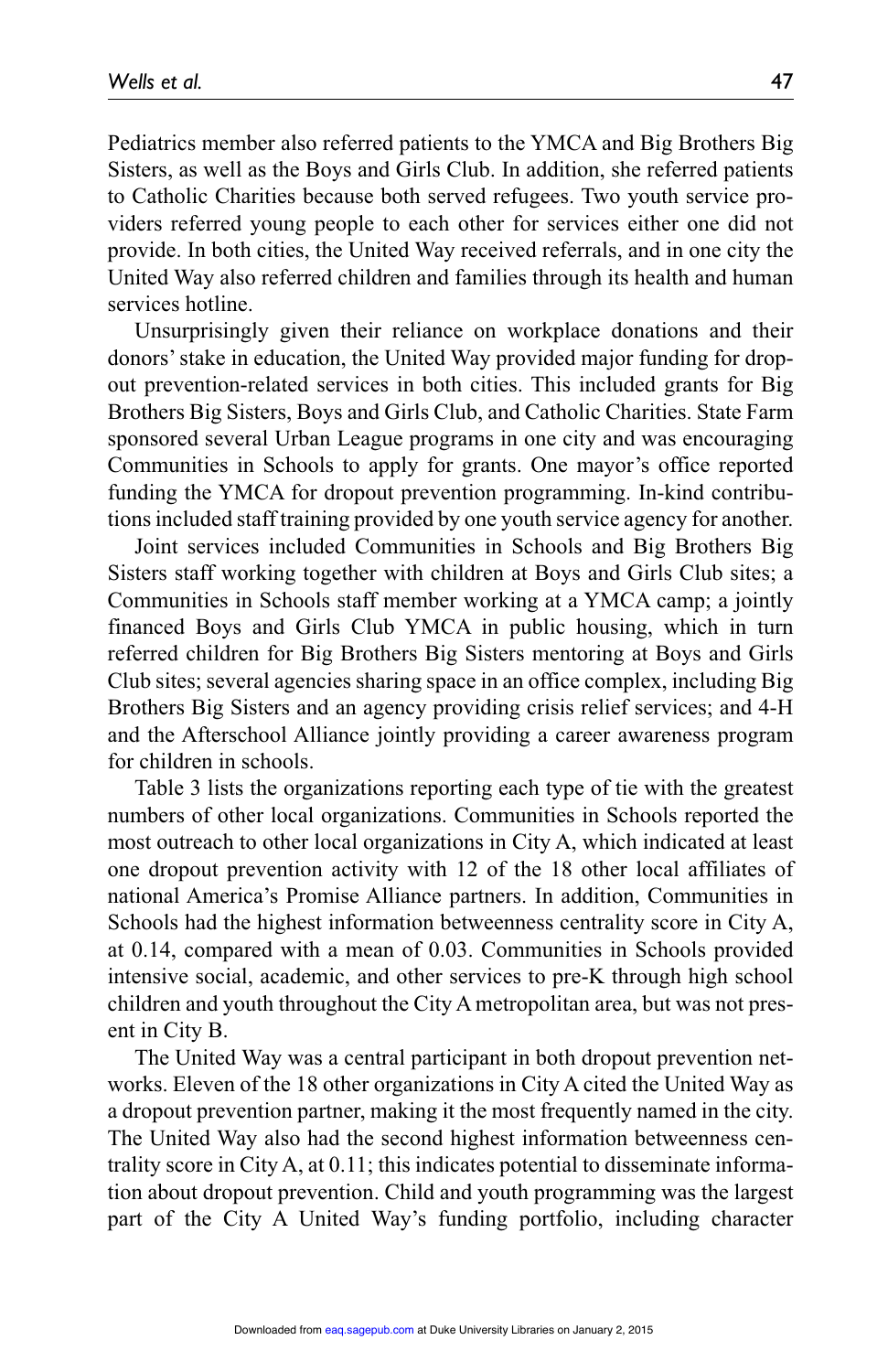building, mentoring, and organized youth activities such as Boys and Girls Clubs, Big Brothers Big Sisters, Boy Scouts, and Girl Scouts.

In City B, the United Way reported having at least one dropout prevention tie with 12 of the 15 other local America's Promise affiliates, and 13 of the 15 reported one or more such ties with the United Way, also making it the most frequently named dropout prevention partner in this city. The United Way also had the highest information betweenness centrality score in City B, of 0.19, relative to a sample mean of 0.04. In City B, after the United Way, the organizations with the highest dropout prevention-related information centrality were the mayor's office (information centrality score  $= 0.17$ ) and the YMCA (0.13). Staff at the mayor's office facilitated interorganizational cooperation on dropout prevention.

Although the United Way, which mediates between business and human services, was central in both cities' networks, business sector entities such as the Chamber of Commerce were not (Table 3). In both cities, dropout prevention meetings of Featured Communities affiliates included discussion of how to increase involvement by business. Businesses constituted a distinct minority of both dropout prevention networks (Table 2) as well as participants in the one educational summit from which we secured attendance records, that is, 13%. Participants in that summit also noted the need to recruit more businesses. Yet a summit breakout session one of the authors attended included discussion of schools as insular and isolated from best practices because of lack of funding. Interviews and meeting minutes also indicate that community organization leaders thought of businesses largely in terms of financial support (e.g., "corporate investment to increase impact of programs"), whereas business leaders were more likely to frame their contributions in terms of information sharing (e.g., high school graduation and job market trends) and supporting better school performance (e.g., through teacher training).

### **Discussion**

Social network analyses of these two cities reveal how school systems cooperated in a combination of ways with partners across nonprofit, government, and business sectors. Nonetheless, given schools' central role in children's education, it was striking that superintendents' offices were generally not central in local dropout prevention networks. At first glance, one might think that schools should form more direct relationships with community organizations. However, the current study suggests more efficient possibilities.

Given how many competing demands school systems face, one strategic way to enhance their dropout prevention networks may be to use key brokers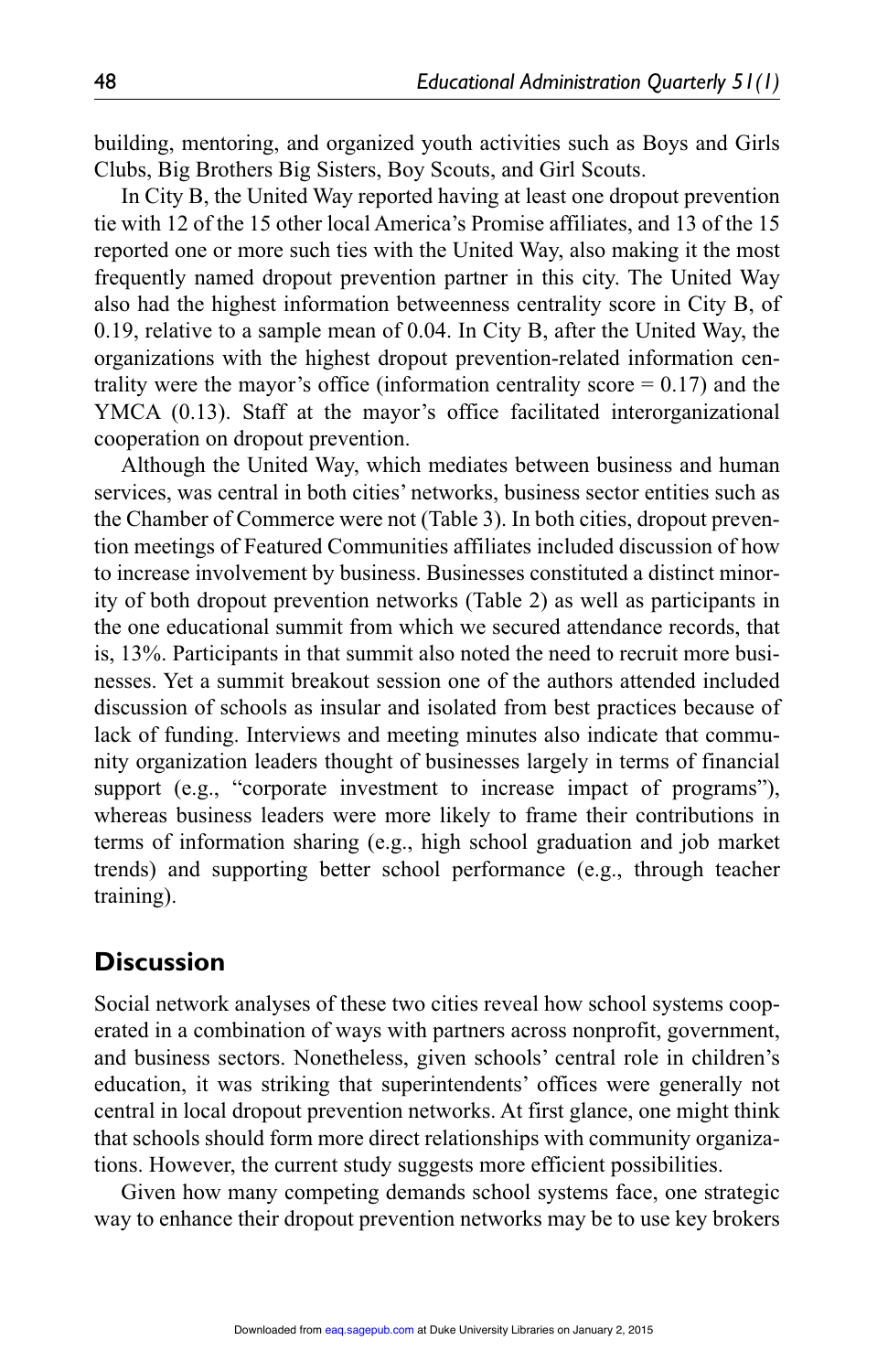to build and leverage relationships with a range of local organizations (Bennett & Thompson, 2011). At the service delivery level, results of the current study suggest that the YMCA and Communities in Schools may be particularly valuable partners. The YMCA, which was prominent in both cities' dropout prevention networks, has long promoted family and community health through a wide range of programs in communities throughout the United States. Communities in Schools is not as ubiquitous as the Y, but it was central in the one city in which it was present. Communities in Schools coordinators based in public schools throughout 27 states connect students to community resources tailored to individual needs (Communities in Schools, 2013). Because these community organizations provide direct services and connect individual children to other community resources, they may have a particularly realistic appreciation of how to build more supportive systems for children and their families from the ground up. In addition, Communities in Schools staff discussed programs with the United Way and Chamber of Commerce as well as co-chaired an advocacy group with a children's advocacy organization. Communities in Schools may therefore be uniquely well positioned to inform dropout prevention initiatives about interdependencies of child development; family needs; educational, health and human service capacity; the local economy; and business sector priorities.

At the policy level, mayors may also be powerful allies in dropout prevention. Perhaps motivated in part because of the links between unaddressed youth needs and violent crime (PR Newswire, 2007), a high voter priority, mayors can raise the public profile of dropout prevention. In the current study, the mayor in one city also provided crucial start-up funding for a dropout prevention initiative. Mayors may also encourage public support for taxes especially critical to supporting schools in weak economic contexts (Bennett & Thompson, 2011; Johansson, 2010).

Finally, as a workplace-based giving program, the United Way may help schools connect with a broader range of both health and human services and business partners. In 2008, the United Way began a national 10-year initiative to cut the high school dropout rate in half. Superintendents in both cities studied had multiplex and reciprocal relationships with the United Way, and the United Way was among the most central organizations in both networks. By continually scanning local population needs, encouraging joint programs among funding recipients (Provan, Beyer, & Kruytbosch, 1980), and providing community forums and referral hotlines, United Ways are well positioned to advise school systems on how to connect children and youth with a range of supportive services.

The relatively low proportion of network members from business and the different emphases on how businesses should support higher graduation rates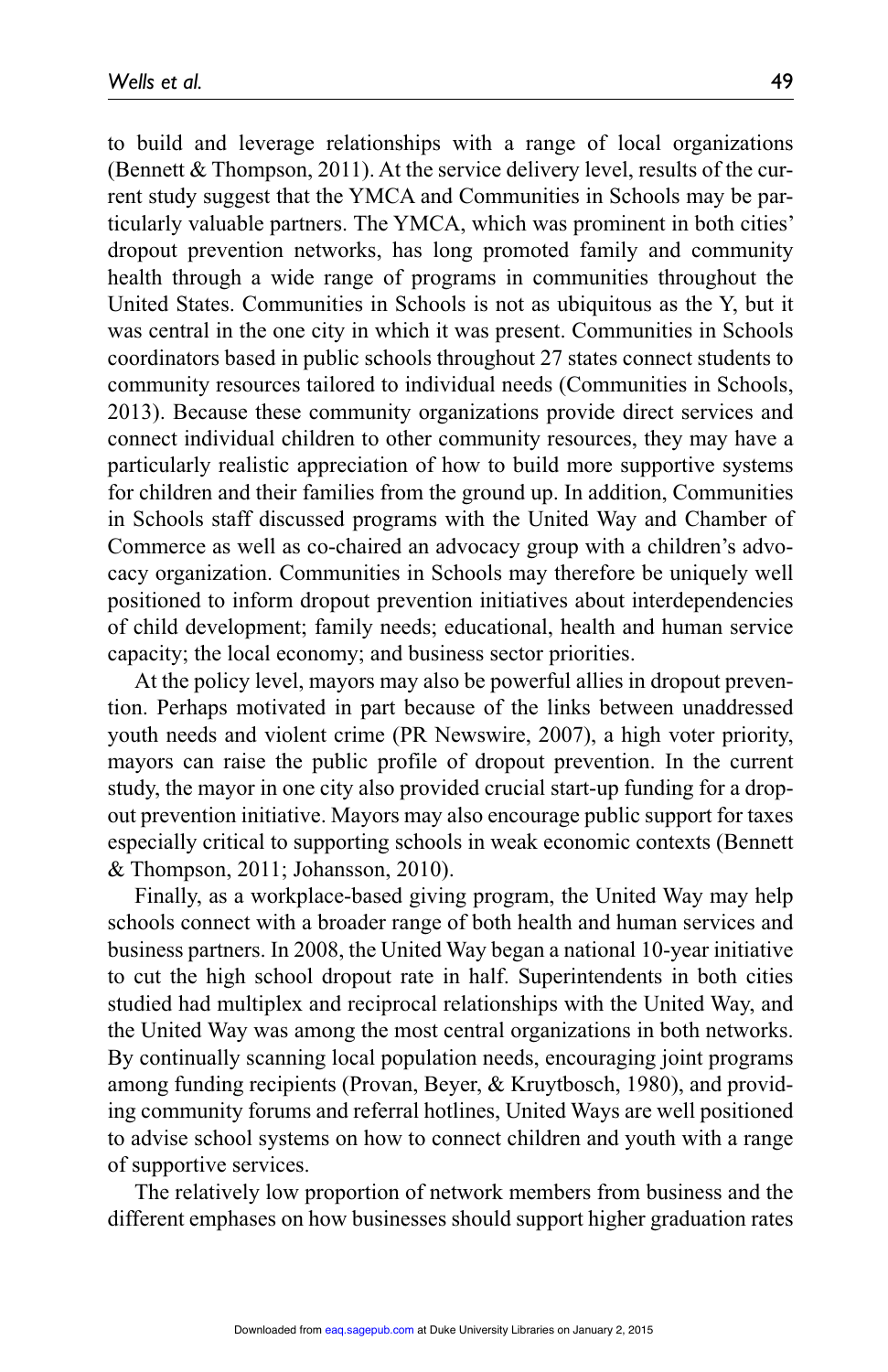suggest both relatively few ties between schools and the business sector and asymmetrical expectations (Boyles, 2005). Based on its centrality in both cities' dropout prevention networks and mission as an intermediary between employers and community agencies, the United Way may be well positioned to increase business investment in this cause. This in turn may help activate a sector with a tremendous stake in dropout prevention as well as a range of resources to deploy toward this goal. Community leaders may have greater success engaging business if they approach them as partners in information exchange and accountability as well as money, a dialog the United Way might broker. Previous research suggests that partnerships between schools and business can improve youth academic performance as well as supportive factors such as motivation and healthy behavior (Scales et al., 2005).

Given this study's reliance on a single representative of each organization, the absence of reported connections between school superintendents in both cities with 4-H, Catholic Charities, and the American Academy of Pediatrics does not necessarily mean that there was no such cooperation. However, the fact that none of the study's knowledgeable representatives was aware of any such connections does imply that these were not prominent relationships. Interviews suggest cooperation between these organizations and individual schools, including 4-H enrichment programs at schools, Catholic Charities funding of English classes for immigrants at public schools, and provision of pre- and postnatal services by a local clinic at area high schools. Findings from the current study suggest there may be opportunities for school systems to tap these organizations for community-level initiatives as well. In City B, the superintendent's office was central in joint services overall, demonstrating substantial commitment to this highly interdependent level of dropout prevention cooperation.

Several limitations restrict inferences from this study. First, the study team chose the two cities examined here based on their receipt of dropout prevention grants and having high response rates to the initial online survey. Findings from this study may thus best apply to other cities with a preexisting shared commitment to dropout prevention. Although the network sampling strategy included additional organizations nominated by two or more local affiliates of America's Promise Alliance, they were intended as illustrative samples rather than exhaustive representations of dropout prevention activity in either city. It is unlikely that all study participants were aware of all dropout prevention-related ties between their organizations and all other organizations within their cities. Thus, the number of ties is likely underrepresented here. However, prior research on interorganizational ties has sometimes used key informants on the basis that agency administrators could speak knowledgeably to whether or not their agencies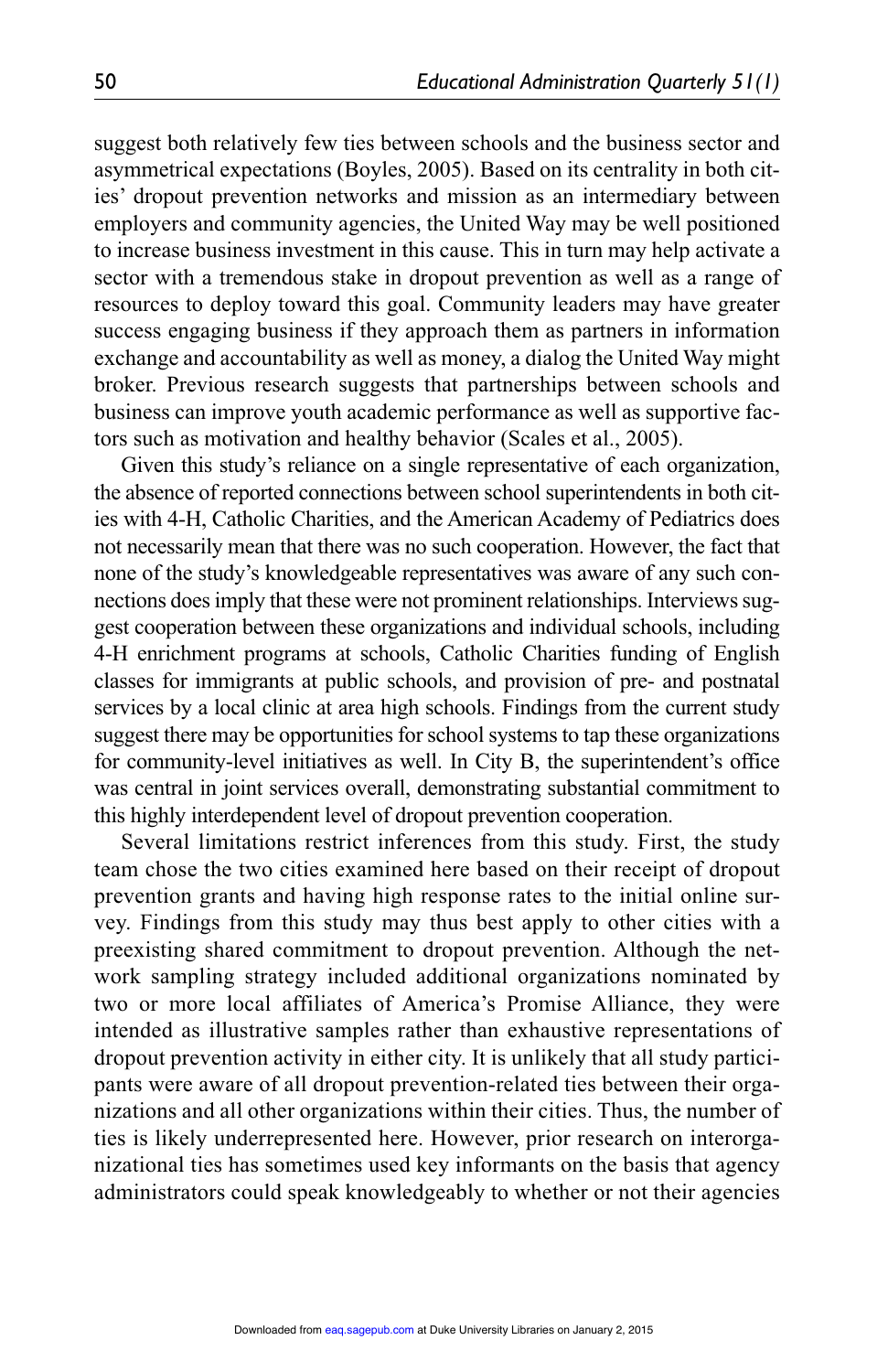had such ties with other agencies such as information, referrals, and joint programs (Boje & Whetten, 1981; Bolland & Wilson, 1994; Isett, 2005). In addition, participants were high-level administrators chosen for their knowledge of youth-related programming. Hence, we have confidence in the validity of the ties participants reported. Finally, collecting data at only one point in time yielded a static depiction of inherently dynamic patterns of community activity, although research has found health and human service networks to be relatively stable even during attempts to spur increased connection (Isett, 2005). However, given that no previous research has systematically measured dropout prevention networks, we believe that this article's combined quantification of ties and qualitative characterization contribute to the literature on community-based efforts to improve outcomes for children and youth.

After 40 years, the high school dropout rate remains stubbornly high. Twenty years ago, the National Research Council Panel on High-Risk Youth (1993) noted that

the primary institutions that serve youth—health, schools, employment, training are crucial, and we must begin with helping them respond more effectively to contemporary adolescent needs. Effective responses will involve pushing the boundaries of these systems, encouraging collaborations between them and reducing the number of adolescents whose specialized problems cannot be met through primary institutions.

By broadening the perspective on potential solutions to the community, this study may offer some potential insights into how to support more youth through high school graduation. School district offices have a vital role to play in engaging community partners toward this end because they have staff who already work with other organizations, whose leaders in turn may also prefer a single point of contact who has the authority to approve new initiatives. However, even school district staff must be highly selective in how they invest their time. Perhaps the solution does not lie in asking schools to maintain yet more direct connections with the myriad local organizations also affecting children. Instead, educators might use a network perspective to identify how partners can build community capacity to support children. Similarly, external entities might help schools improve graduation rates more effectively by helping them identify and build strong ties with key partners than through broad encouragements to collaborate. We hope these findings demonstrate the utility of systematically examining dropout prevention as networks of activities with current and potential partners who can collectively provide the support children need to thrive.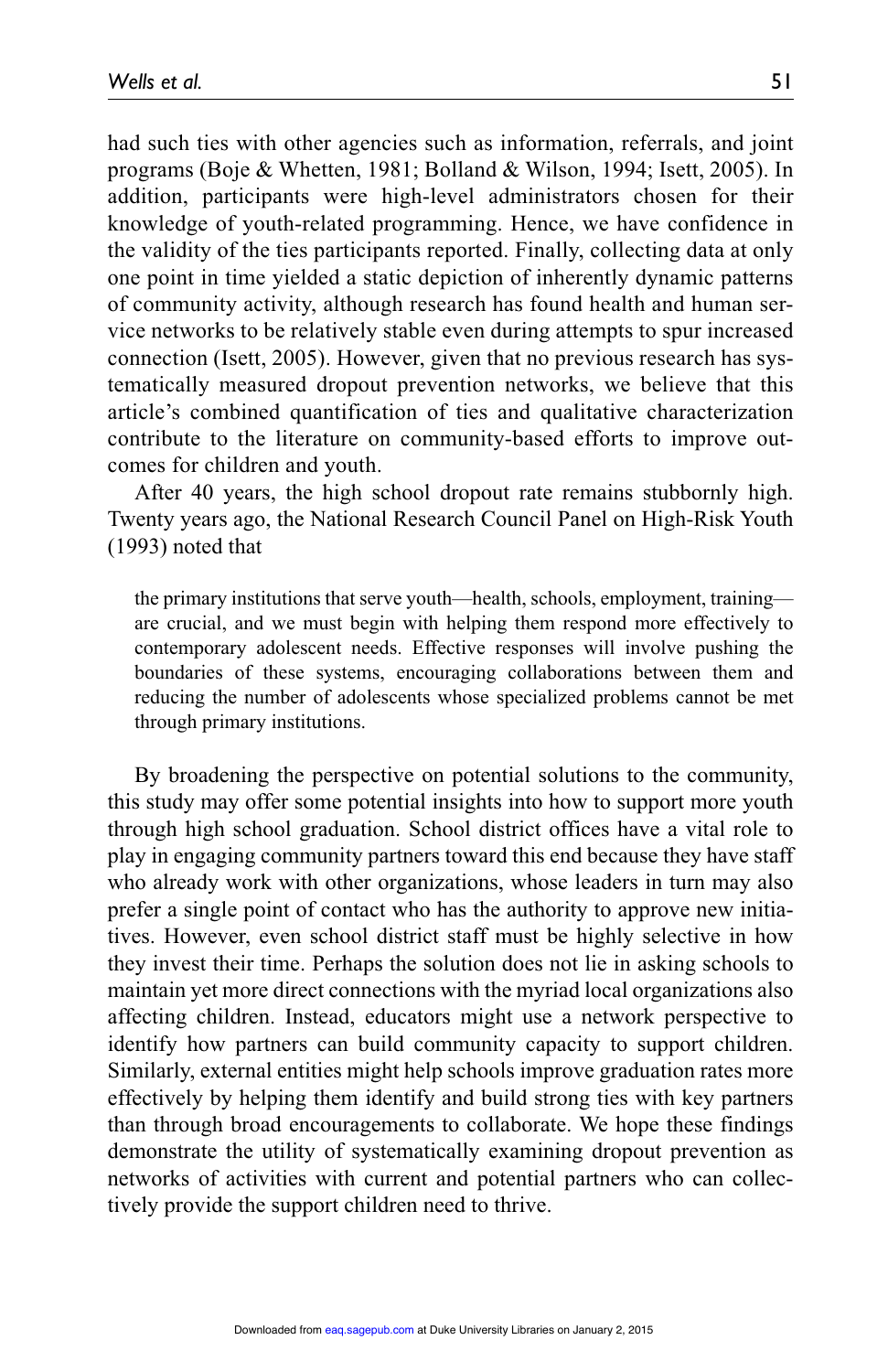#### **Declaration of Conflicting Interests**

The authors declared no potential conflicts of interest with respect to the research, authorship, and/or publication of this article.

### **Funding**

The authors disclosed receipt of the following financial support for the research, authorship, and/or publication of this article: Elizabeth Gifford, Ashley Corra, and Yu Bai had time paid for collecting and analyzing the data as part of an evaluation contract with the America's Promise Alliance. Rebecca Wells served as a paid research consultant to design data collection.

#### **References**

- Abar, B., Abar, C., Lippold, M., Powers, C. J., & Manning, A. E. (2012). Associations between reasons to attend and late-high school dropout. *Learning and Individual Differences*, *22*, 856-861.
- Adelman, H. S., & Taylor, L. (1997). Addressing barriers to learning: Beyond school-linked services and full-service schools. *American Journal of Orthopsychiatry*, *67*, 408-421.
- Agranoff, R. (1991). Human services integration: Past and present challenges in public administration. *Public Administration Review*, *51*, 533-542.
- Anderson, B. S., Butts, C., & Carley, K. (1999). The interaction of size and density with graph-level indices. *Social Networks*, *21*, 239-268.
- Bennett, J. V., & Thompson, H. C. (2011). Changing district priorities for school– business collaboration superintendent agency and capacity for institutionalization. *Educational Administration Quarterly*, *47*, 826-868.
- Boje, D. M., & Whetten, D. A. (1981). Effects of organizational strategies and contextual constraints on centrality and attributions of influence in interorganizational networks. *Administrative Science Quarterly*, *26*, 378-395.
- Bolland, J. M., & Wilson, J. V. (1994). Three faces of integrative coordination: A model of interorganizational relations in community-based health and human services. *Health Services Research*, *29*, 341-366.
- Borgatti, S. P., & Ofern, B. (2010). Overview: Social network theory and analysis. In A. J. Daly (Ed.), *Social network theory and educational change* (pp. 17-30). Cambridge MA: Harvard Education Press.
- Bowers, A. J., Sprott, R., & Taff, S. A. (2013). Do we know who will drop out? A review of the predictors of dropping out of high school: Precision, sensitivity, and specificity. *High School Journal*, *96*, 77-100.
- Boyles, D. R. (2005). The exploiting business: School-business partnerships, commercialization, and students as critically transitive citizens. In D. R. Boyles (Ed.), *Schools or markets: Commercialism, privatization, and school-business partnerships* (pp. 217-240). Philadelphia, PA: Psychology Press.
- Brown, E. C., Hawkins, J. D., Arthur, M. W., Briney, J. S., & Fagan, A. (2011). Prevention service system transformation using Communities That Care. *Journal of Community Psychology*, *39*, 183-201. doi:10.1002/jcop.20426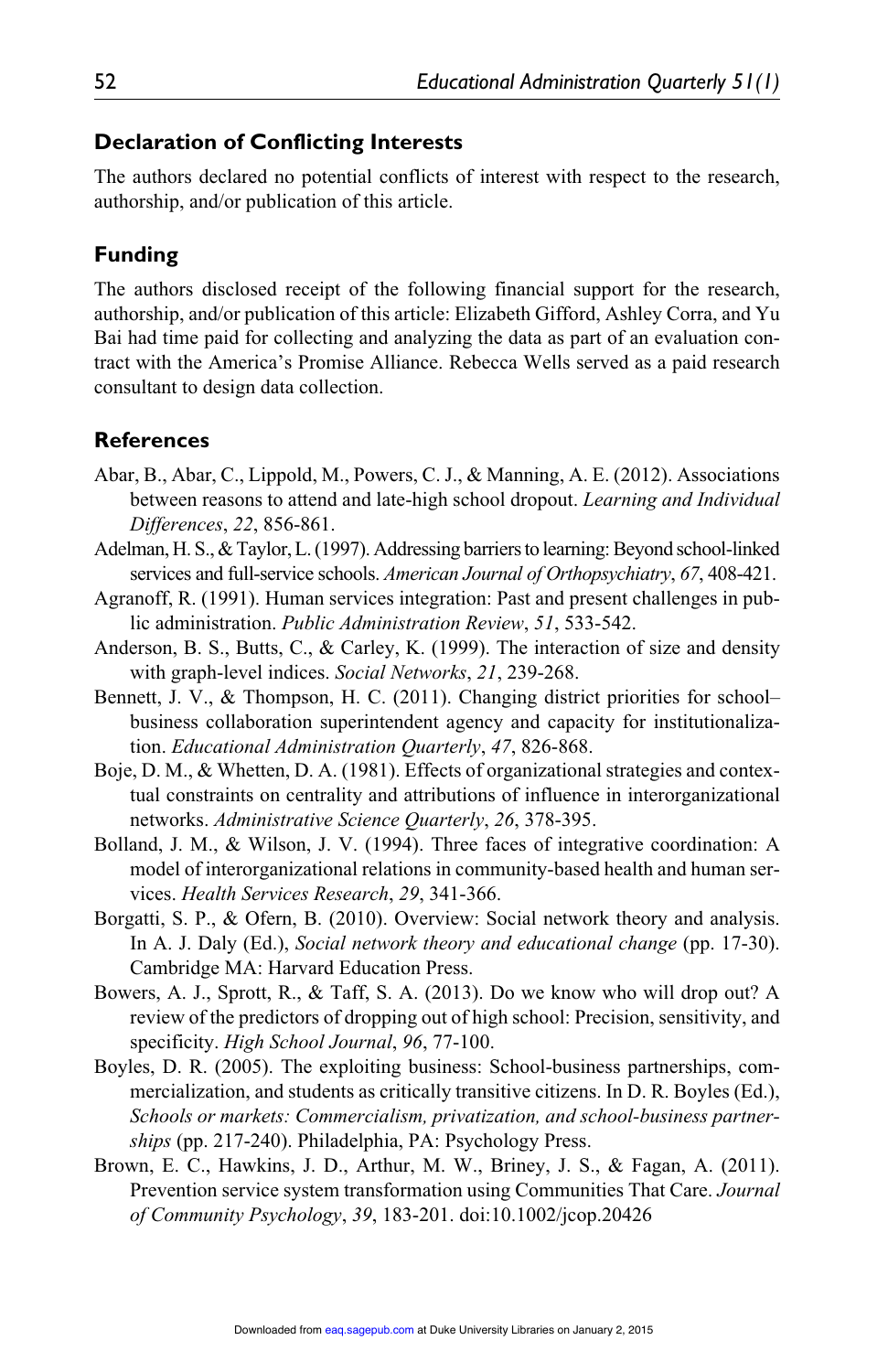- Burt, R. S. (1992). *Structural holes: The social structure of competition*. Cambridge, MA: Harvard University Press.
- Burt, R. S. (2004). Structural holes and good ideas. *American Journal of Sociology*, *110*, 349-399.
- Coburn, C. E., & Russell, J. L. (2008). District policy and teachers' social networks. *Educational Evaluation and Policy Analysis*, *30*, 203-235. doi:10.3102/ 0162373708321829
- Coleman, J. S. (1988). Social capital in the creation of human capital. *American Journal of Sociology*, *94*(Suppl.), s95-s120.
- Communities in Schools. (2013). *Who we are*. Retrieved from [http://www.communi](http://www.communitiesinschools.org/about/)[tiesinschools.org/about/](http://www.communitiesinschools.org/about/)
- Cook, K. S., Emerson, R. M., & Gillmore, M. R. (1983). The distribution of power in exchange networks: Theory and experimental results. *American Journal of Sociology*, *89*, 275-305.
- Daly, A. J., & Finnigan, K. S. (2010). A bridge between worlds: Understanding network structure to understand change strategy. *Journal of Educational Change*, *11*, 111-138.
- Davis, L. E., Ajzen, I., Saunders, J., & Williams, T. (2002). The decision of African American students to complete high school: An application of the theory of planned behavior. *Journal of Educational Psychology*, *94*, 810-819.
- de Nooy, W., Mrvar, A., & Batagelj, V. (2005). *Exploratory social network analysis with Pajek*. New York, NY: Cambridge University Press.
- Dynarski, M., & Gleason, P. (2002). How can we help? What we have learned from recent federal dropout prevention evaluations. *Journal of Education for Students Placed at Risk*, *7*, 43-69.
- Fairnington, A. (2004). Communities that care: A case study of regeneration from Wales. *Critical Public Health*, *14*, 27-36.
- Farahati, F., Marcotte, D. E., & Wilcox-Gök, V. (2003). The effects of parents' psychiatric disorders on children's high school dropout. *Economics of Education Review*, *22*, 167-178. doi:10.1016/s0272-7757(02)00031-6
- Foster-Fishman, P. G., Salem, D. A., Allen, N. A., & Fahrbach, K. (2001). Facilitating interorganizational collaboration: The contributions of interorganizational alliances. *American Journal of Community Psychology*, *29*, 875-905.
- Freeman, L. C., Roeder, D., & Mulholland, R. (1979). Centrality in social networks: Experimental results. *Social Networks*, *2*, 119-141.
- Freudenberg, N., & Ruglis, J. (2007). Reframing school dropout as a public health issue. *Preventing Chronic Disease*, *4*(4), 1-11.
- Friedkin, N. E., & Slater, M. R. (1994). School leadership and performance: A social network approach. *Sociology of Education*, *67*, 139-157.
- Goldring, E., & Sims, P. (2005). Modeling creative and courageous school leadership through district-community-university partnerships. *Educational Policy*, *19*, 223-249.
- Granovetter, M. S. (1973). The strength of weak ties. *American Journal of Science*, *78*, 1360-1380.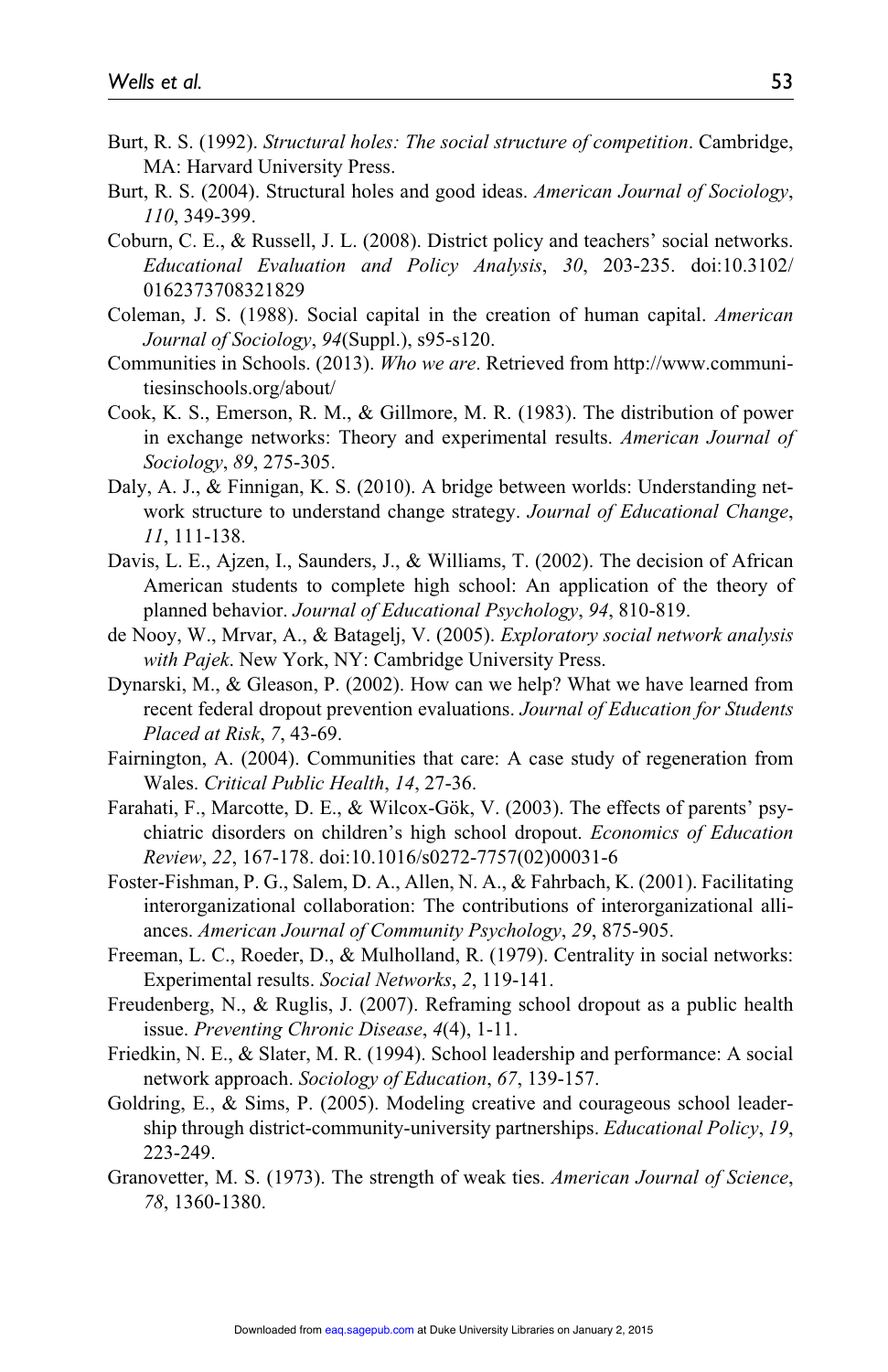- Hammond, C., Linton, D., Smink, J., & Drew, S. (2007). *Dropout risk factors and exemplary programs*. Clemson, SC: National Dropout Prevention Center, Communities in Schools.
- Hasenfeld, Y. (1972). People processing organizations: An exchange approach. *American Sociological Review*, *37*, 256-263.
- Hirota, J. M. (2005). *Reframing education: The partnership strategy and public schools* (A report to Carnegie Corporation of New York). New York, NY: Chapin Hall Center for Children.
- Hirschfield, P. (2009). Another way out: The impact of juvenile arrests on high school dropout. *Sociology of Education*, *82*, 368-393.
- Hite, J. M., Williams, E. J., & Baugh, S. C. (2005). Multiple networks of public school administrators: An analysis of network content and structure. *International Journal on Leadership in Education*, *8*, 91-122.
- Isett, K. R. (2005). The evolution of dyadic interorganizational relationships in a network of publicly funded nonprofit agencies. *Journal of Public Administration Research and Theory*, *15*, 149-165.
- Johansson, O. (2010). From entrepreneurialism to social regulation: Nashville's business elite and local education. *Southeastern Geographer*, *50*, 39-57.
- Kahne, J., Brown, A., & Quinn, T. (2001). Leveraging social capital and school improvement: The case of a school network and a comprehensive community initiative in Chicago. *Educational Administration Quarterly*, *37*, 429-461.
- Knoke, D., & Yang, S. (2007). *Social network analysis* (Vol. 154). Thousand Oaks, CA: Sage.
- Laumann, E. O., Marsden, P. V., & Prensky, D. (1992). The boundary specification problem in network analysis. In L. C. Freeman, D. R. White, & A. K. Romney (Eds.), *Research methods in social network analysis* (pp. 61-87). New Brunswick, NJ: Transaction.
- Lawson, H. A., Claiborne, N., Hardiman, E., Austin, S., & Surko, M. (2007). Deriving theories of change from successful community development partnerships for youths: Implications for school improvement. *American Journal of Education*, *114*, 1-40.
- Lehr, C. A., Hansen, A., Sinclair, M. F., & Christenson, S. L. (2003). Moving beyond dropout towards school completion: An integrative review of data-based interventions. *School Psychology Review*, *32*, 342-364.
- Levine, S., & White, P. E. (1961). Exchange as a conceptual framework for the study of interorganizational relationships. *Administrative Science Quarterly*, *5*, 583-601.
- Lin, N., Cook, K. S., & Burt, R. S. (2001). *Social capital: Theory and research*. New York, NY: Aldine de Gruyter.
- Maton, K. I. (2008). Empowering community settings: Agents of individual development, community betterment, and positive social change. *American Journal of Community Psychology*, *41*, 4-21.
- Matthews, C. (2012). *National graduation rate keeps climbing; 1.1 million students still fail to earn diplomas* (Diplomas Count). Bethesda, MD: EPE Research Center.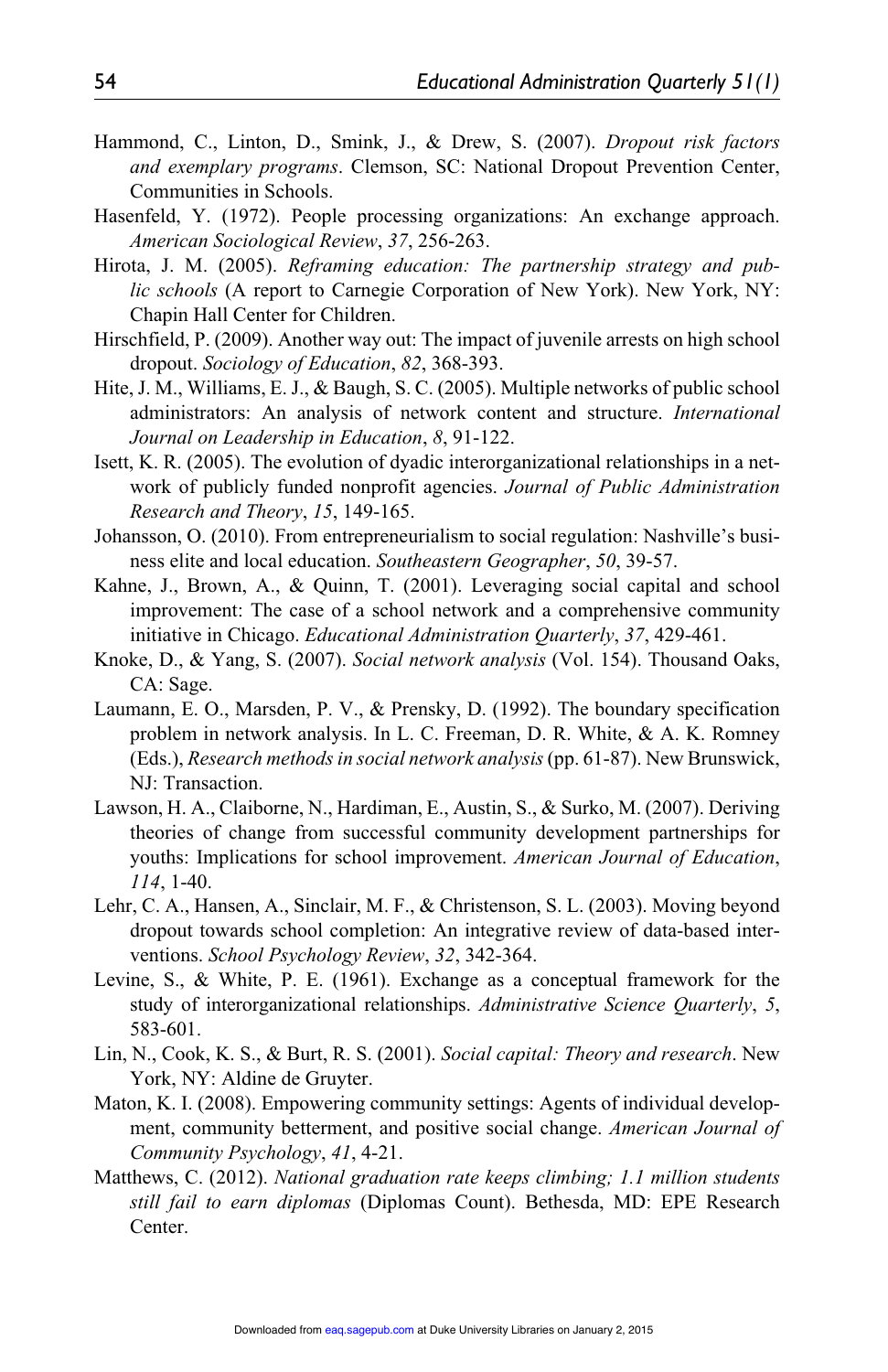- Mediratta, K. (2007). Outside in: Communities in action for education reform. *Theory Into Practice*, *46*, 194-204.
- Melchior, A., & Bailis, L. N. (2002). Impact of service-learning on civic attitudes and behaviors of middle and high school youth: Findings from three national evaluations. *Advances in Service-Learning Research*, *1*, 201-222.
- Miles, M. B., & Huberman, A. M. (1994). *Qualitative data analysis: An expanded sourcebook* (2nd ed.). Thousand Oaks, CA: Sage.
- Miller, P. M. (2009). Boundary spanning in homeless children's education notes from an emergent faculty role in Pittsburgh. *Educational Administration Quarterly*, *45*, 616-630.
- National Research Council Panel on High-Risk Youth. (1993). *Losing generations: Adolescents in high-risk settings*. Washington, DC: National Academies Press.
- Newell, J., & Akers, C. (2010). The mobile story: Data-driven community efforts to raise graduation rates. *New Directions for Youth Development*, *2010*(127), 111-121.
- Peurach, D. J., & Glazer, J. L. (2012). Reconsidering replication: New perspectives on large-scale school improvement. *Journal of Educational Change*, *13*, 155-190.
- PR Newswire. (2007, March 22). *Mayors' 2007 10-point plan: Mayors, police chiefs and education leaders hold national summit on at-risk youth, gang violence, high school dropouts; mayors call for stronger partnerships to help at-risk youth*. Retrieved from [http://www.prnewswire.com/news-releases/mayors-](http://www.prnewswire.com/news-releases/mayors-2007-10-point-plan-mayors-police-chiefs-and-education-leaders-hold-national-summit-on-at-risk-youth-gang-violence-high-school-dropouts-51612717.html)[2007-10-point-plan-mayors-police-chiefs-and-education-leaders-hold-national](http://www.prnewswire.com/news-releases/mayors-2007-10-point-plan-mayors-police-chiefs-and-education-leaders-hold-national-summit-on-at-risk-youth-gang-violence-high-school-dropouts-51612717.html)[summit-on-at-risk-youth-gang-violence-high-school-dropouts-51612717.html](http://www.prnewswire.com/news-releases/mayors-2007-10-point-plan-mayors-police-chiefs-and-education-leaders-hold-national-summit-on-at-risk-youth-gang-violence-high-school-dropouts-51612717.html)
- Provan, K. G., Beyer, J. M., & Kruytbosch, C. (1980). Environmental linkages and power in resource-dependence relations between organizations. *Administrative Science Quarterly*, *25*, 200-225.
- Provan, K. G., & Huang, K. (2012). Resource tangibility and the evolution of a publicly funded Health and Human Services network. *Public Administration Review*, *72*, 366-375.
- Provan, K. G., & Milward, H. B. (1995). A preliminary theory of interorganizational network effectiveness: A comparative study of four community mental health systems. *Administrative Science Quarterly*, *40*, 1-33.
- Randolph, K. A., & Johnson, J. L. (2008). School-based mentoring programs: A review of the research. *Children & Schools*, *30*, 177-185.
- Ritter, G. W., Barnett, J. H., Denny, G. S., & Albin, G. R. (2009). The effectiveness of volunteer tutoring programs for elementary and middle school students: A metaanalysis. *Review of Educational Research*, *79*, 3-38.
- Rouse, C. E. (2005). *The labor market consequences of an inadequate education*. Retrieved from [http://devweb.tc.columbia.edu/manager/symposium/Files/77\\_](http://devweb.tc.columbia.edu/manager/symposium/Files/77_Rouse_paper.pdf) [Rouse\\_paper.pdf](http://devweb.tc.columbia.edu/manager/symposium/Files/77_Rouse_paper.pdf)
- Rouse, C. E., & Kemple, J. (2009). America's high schools: Introducing the issue. *Future of Children*, *19*, 3-15.
- Rumberger, R. W. (2011). *Dropping out: Why students drop out of high school and what can be done about it*. Cambridge MA: Harvard University Press.
- Rumberger, R. W., & Larson, K. A. (1998). Student mobility and the increased risk of high school dropout. *American Journal of Education*, *107*, 1-35.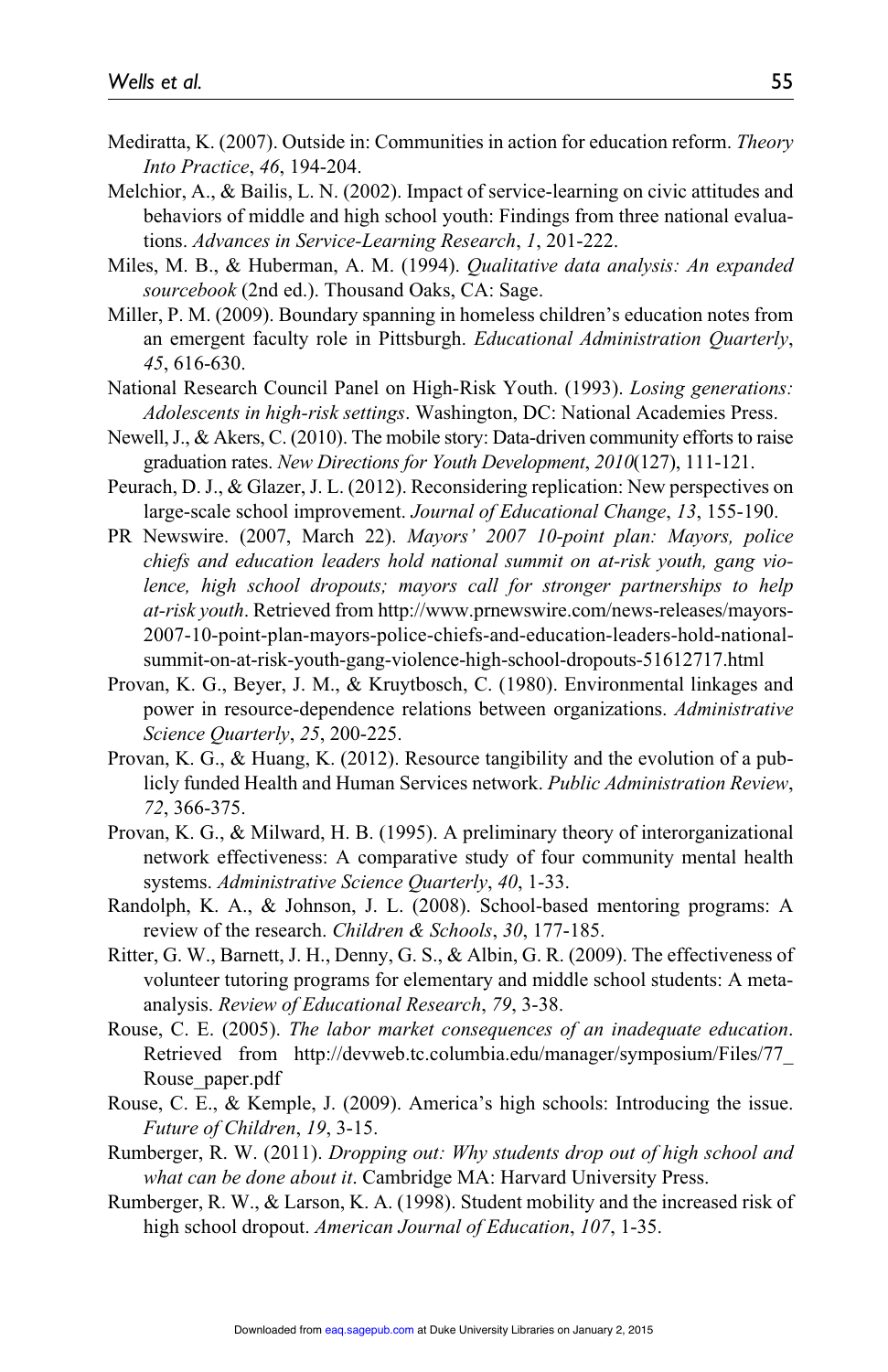- Ryan, J. P., Marsh, J. C., Testa, M. F., & Louderman, R. (2006). Integrating substance abuse treatment and child welfare services: Findings from the Illinois alcohol and other drug abuse waiver demonstration. *Social Work Research*, *30*, 95-107.
- Scales, P. C., Blyth, D. A., Berkas, T. H., & Kielsmeier, J. C. (2000). The effects of service-learning on middle school students' social responsibility and academic success. *Journal of Early Adolescence*, *20*, 332-358.
- Scales, P. C., Foster, K. C., Mannes, M., Horst, M. A., Pinto, K. C., & Rutherford, A. (2005). School-business partnerships, developmental assets, and positive outcomes among urban high school students: A mixed-methods study. *Urban Education*, *40*, 144-189.
- Scott, J. (2000). *Social network analysis* (2nd ed.). Thousand Oaks, CA: Sage.
- Smith, A. K., & Wohlstetter, P. (2001). Reform through school networks: A new kind of authority and accountability. *Educational Policy*, *15*, 499-519.
- Smith, J., & Wohlstetter, P. (2006). Understanding the different faces of partnering: A typology of public-private partnerships. *School Leadership & Management*, *26*, 249-268.
- Song, M., & Miskel, C.G. (2005). Who are the influentials? A cross-state social network analysis of the reading policy domain. *Educational Administration Quarterly*, *41*, 7-48.
- Sum, A., IKhatiwada, I, McLaughlin, J., & Palma, S. (2009). *The consequences of dropping out of high school: Joblessness and jailing for high school dropouts and the high cost for taxpayers* (Paper 23). Boston, MA: Center for Labor Market Studies, Northeastern University.
- Swanson, C. B. (2009). Closing the graduation gap: Educational and economic conditions in America's largest cities. *Cities in Crisis*, 5-22.
- Tyler, J. H., & Lofstrom, M. (2009). Finishing high school: Alternative pathways and dropout recovery. *Future of Children*, *19*, 77-103.
- U.S. Census Bureau. (2010). *American FactFinder*. Retrieved from [http://factfinder2.](http://factfinder2.census.gov) [census.gov](http://factfinder2.census.gov)
- Wasserman, S., & Faust, K. (1994). *Social network analysis: Methods and applications*. New York, NY: Cambridge University Press.
- Wohlstetter, P., & Smith, J. (2006). Improving schools through partnerships: Learning from charter schools. *Phi Delta Kappan*, *87*, 464-467.
- Yin, R. K. (2009). *Case study research: Design and methods*. Thousand Oaks, CA: Sage.

### **Author Biographies**

**Rebecca Wells** is a professor in the Department of Health Policy and Management at Texas A&M. Her work focuses on cooperation within and across health and human service organizations.

**Elizabeth Gifford** is a research scientist at the Center for Child & Family Policy at Duke University. Her primary research interests involve evaluating programs and policies that are designed to improve health outcomes for vulnerable children.